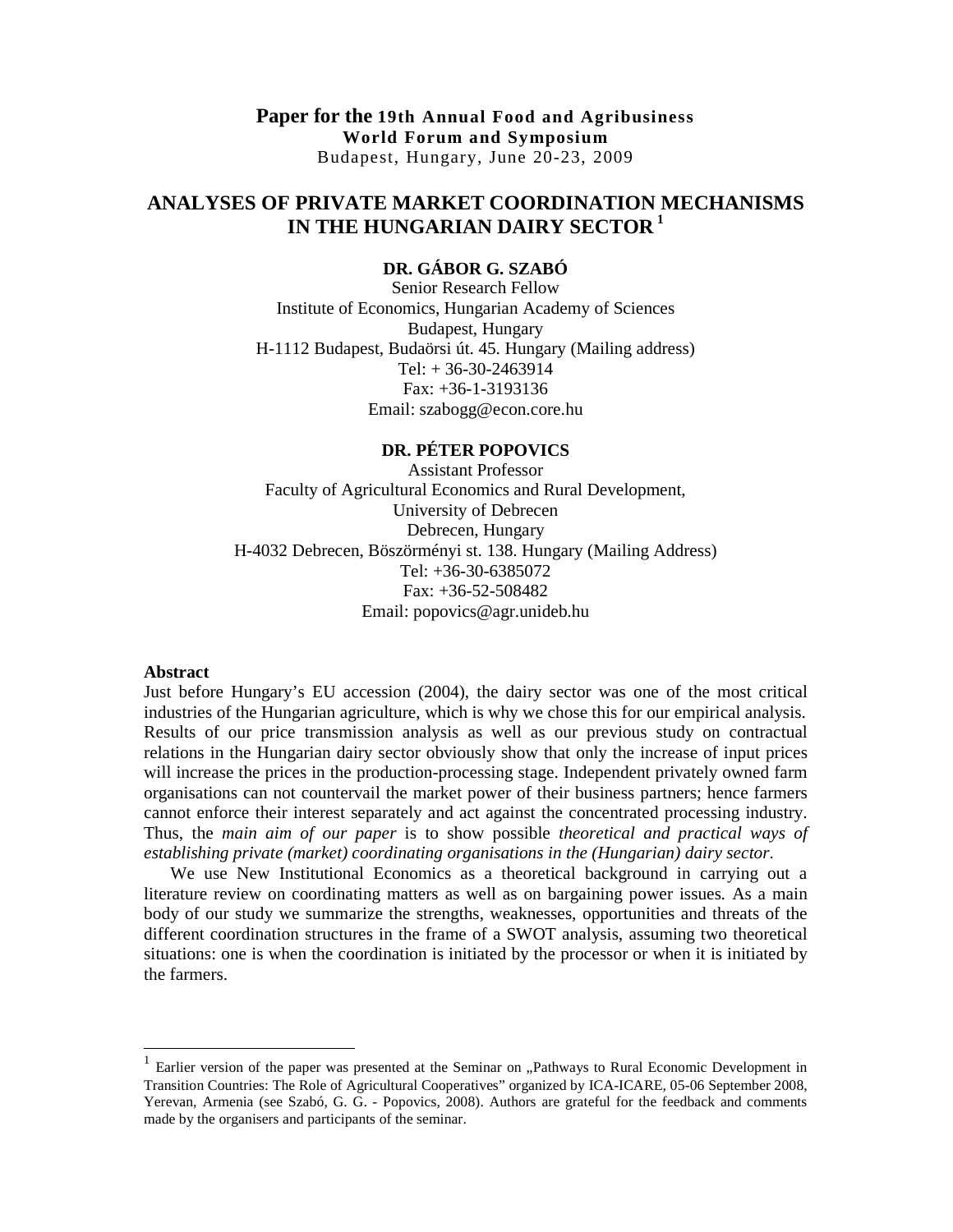At the end of our paper we present a successful organisation the Hungarian Alföldi Milk Selling and Supplying Ltd. which is a good example for the vertical integration in the dairy chain based on the horizontal coordination of farmers as initiators.

## **Key words**

Dairy sector, contractual relations, SWOT analysis, governance structure, vertical coordination, agribusiness, producers' group, co-operation, Transaction Cost Economics, Hungary

### **JEL Codes: Q13, L14, L22**

## **1. Introduction: problem statement, objectives and procedures**

Just before Hungary's EU accession (2004), the dairy sector was one of the most critical industries of the Hungarian agriculture, which is why we choose this for our empirical analysis.

Results of our price transmission analysis (Popovics, 2007a, b, 2008) as well as our previous study on contractual relations in the Hungarian dairy sector (Szabó G.G. – Bárdos, 2005a,b, 2006) obviously show that only the increase of input prices will increase the prices in the production-processing stage. *Farmers cannot enforce their interest separately and act against the concentrated processing industry*. High investment costs, expensive functional machinery, the long production cycle from the time of investment, the continuous production and the perishable dairy products are all significant risk factors and deepen the vulnerable situation of farmers.

*Temporary crisis of the Hungarian dairy sector can also be traced back to the imperfections of the coordination mechanisms*. One reason is the functional *disorder of the national coordination* mechanism (necessary interventions by the government), the other is the *imperfect market (private) coordination procedures* e.g. lack of cooperatives, producers' groups (Szabó G.G. – Bárdos, 2005a,b, 2006).

Depending on the above characteristics, we formulated the starting point of our analysis: *independent privately owned farm organisations can not countervail the market power of their business partners*. Accordingly, as a key element of the motivation of submitting our recent study, coordination seems an appropriate solution as it tries to solve the most critical problem: the great deficiency in pursuing the interest of producers in the chain. Thus, the *main aim of our paper* is to show possible *theoretical and practical ways of establishing private (market) coordinating organisations in Hungarian dairy sector*.

In the frame of a SWOT analysis, we assume two theoretical situations: one is when the coordination is initiated by the processor or when it is initiated by the farmer. We use New Institutional Economics as a theoretical background in carrying out a literature review on coordinating matters as well as on bargaining power issues. We also conducted case study analysis and tried to combine economics and management approaches in our research.

It is worth to mention, that our study mainly deals with the producers-processor(s) relationship keeping in mind that retailers are the main players in the field. Despite the latter fact and also the new trend of exporting larger quantity of Hungarian milk abroad, we think that market strength and countervailing power of dairy producers is indispensable for stabile and well coordinated dairy sector.

The structure of the paper is organised as follows: after *introduction*, the *second session* deals with imperfections in the coordination mechanisms of the Hungarian dairy sector. *The third session* contains a SWOT analysis of possible theoretical ways of establishing private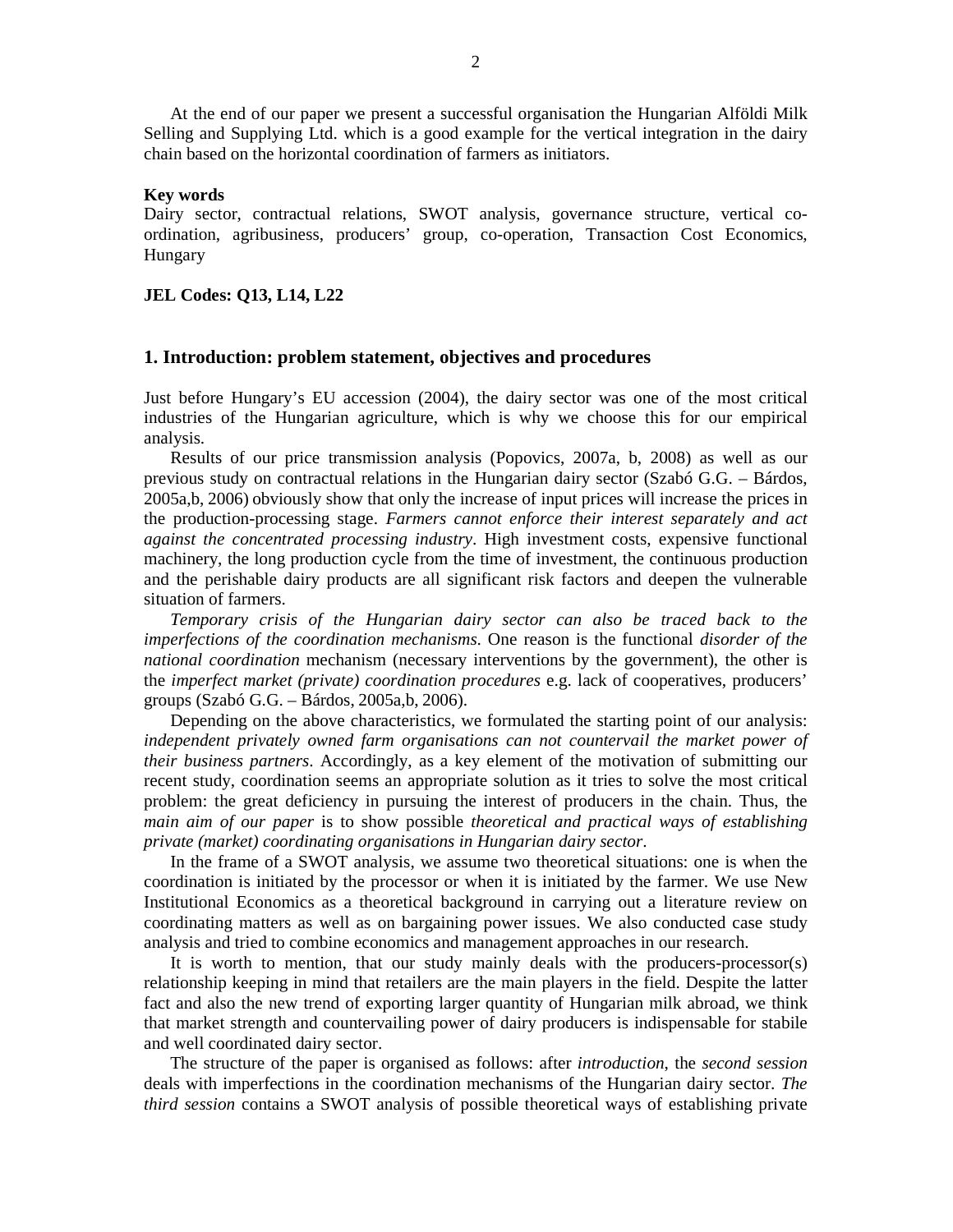(market) coordinating organisations initiated by the producers as well as by the processors. *Section four* presents a brief case study on the successful Hungarian producers' group named Alföldi Milk Selling and Supplying Ltd. which is a good example for the vertical integration based on the horizontal coordination of farmers as initiators. *At the end of our paper* we draw Conclusions with their implications and also outline some ideas for future research.

# **2. Analyses of market coordination mechanisms and price transmission in the Hungarian dairy sector<sup>2</sup>**

#### *2.1. Brief introduction to the Hungarian dairy sector<sup>3</sup>*

Contrary to global tendencies, consumption of milk and dairy products has only increased slightly in Hungary. The consumption was only 177.4 litre per capita in 2006 while the EU 15 average was 253 litre. Consumer behaviour regarding milk and dairy products is mainly influenced by disposable income available. Loyalty towards Hungarian products is not usual, consumers only stick to some old and established Hungarian trade marks and they are open to buy cheaper imported products offered and preferred by retail chains. Hungarian consumers are very price sensitive.

Stock of cows has been decreasing in Hungary in the last years similarly to other EU countries. The total number of cows was  $324,000$  on  $1<sup>st</sup>$  of December 2008 from which the number of milking cows was 226,000. The reason behind of the decreasing figure is that stocks of cows held by private farmers fluctuate continuously and companies (bigger organisations) have decreased their stocks as well in the past years. The Hungarian national milk quota for year 2007/2008 was 2,019,300 and it had been only used up to 85%. On the level of farms the quota still hampers the production although it is easier and easier to buy quota on the market. The producers' group Alföldi Milk Selling and Supplying Ltd. bought up 31% of the milk with quota of 400 million litres.

Many producers have finished milk production or only sell directly from their house due to lower milk prices and increasing quality requirements can be detected in the recent years. The geographical structure of milk production is not everywhere harmonised with processing capacity in Hungary. On site level the stock of cows is rather concentrated compared to the EU average. Processors working in Hungary buy up milk for 40-65 HUF/litre in 2009. Long or medium contracts are less and less important and processors buy 10-30% of the milk on spot markets.

Hungarian foreign trade of milk and dairy products, mainly consisting products with lower added value, is oriented towards EU member countries. Since Hungary' accession to EU Hungarian export is ten times higher. Apart from the dominance of trade to Italy, main targets are Slovenia and Romania from 2006. Buying up price of milk in Hungary is largely dependent of the export price of raw milk exported to Italy. Half of exported milk is belong to Alföldi Milk Selling and Supplying Ltd. with main target countries Italy, Romania and Slovenia. Contract price of milk was EUR cents 22-24 per litre while spot market prices were lower (20 EUR cents/litre) delivered to Italian processors. Import of dairy products is the biggest danger for Hungarian processors, especially in the niche market of products with higher added value like cheeses.

-

<sup>&</sup>lt;sup>2</sup> Description of the Hungarian dairy chain and further references regarding the functioning of the sector including market regulations can be found for example in König - Major, 2006, Fertő, et al. 2005, 2007; Hockmann - Vőneki, 207, Popovics - Tóth, 2005; Popovics, 2007, 2008; Szabó G.G. - Bárdos, 2005a, 2006;, Vágó, 2008 in English; as well as in Babella – Matócza – Mile, 2003; Szakály, 2003, Szabó, 1999, Szabó G.G. – Bárdos, 2007 and Varga – Tunyoginé – Kemény, 2007 in Hungarian.

<sup>&</sup>lt;sup>3</sup> Subsection 2.1. is mainly based on Potori – Popp, 2009.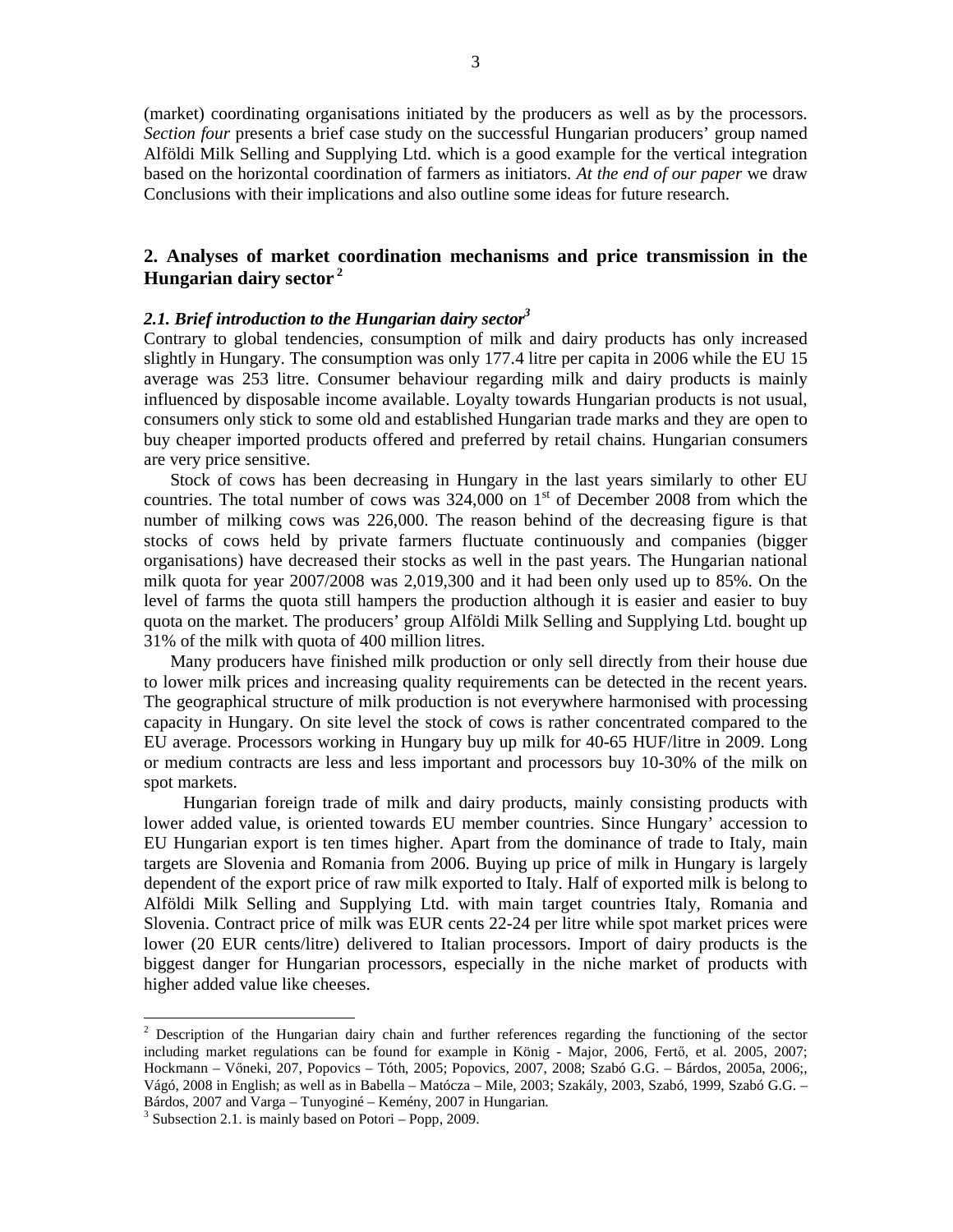## *2.2.Private (market) coordination mechanisms in the Hungarian dairy sector<sup>4</sup>*

Since the accession to EU buying up of the raw milk can be characterised by decreasing quantity, increasing export and lower prices compared to the previous years in Hungary. 74% of the raw milk produced in Hungary had been bought by dairy processors can be found in Hungary in 2007. About 15% of the total milk produced in Hungary is exported mainly through producer owned organisations like Alföldi Milk Selling and Supplying Ltd. Channel mapping of the Hungarian dairy sector can be seen on Figure 1 below.

**Figure 1:** Channel mapping of the Hungarian dairy sector in 2007



Source: KSH Central Statistical Office, AKI, Agricultural Economics Research Institute, Department of Agricultural Policy

\*Direct Sale + other non followable milk

-

It is indispensable to underline that *foreign owners of Hungarian dairy processing companies* have been *using formal contracts* including extending credits, supplying input materials, giving technical advice etc. from the beginning of their activities (from the early nineties) in Hungary thus *gaining greater control over the raw material production process* and *supporting farms with medium- and large-sized* dairy herds (Gorton and Guba, 2001). They also *introduced and enforced different quality control mechanisms* and schemes and therefore

<sup>&</sup>lt;sup>4</sup> Due to our research topic and limitation of the length of the paper, in present paper we only study the private (market) coordination mechanism in the dairy sector. We do not deal with governmental and EU regulations, they are subjects of other studies.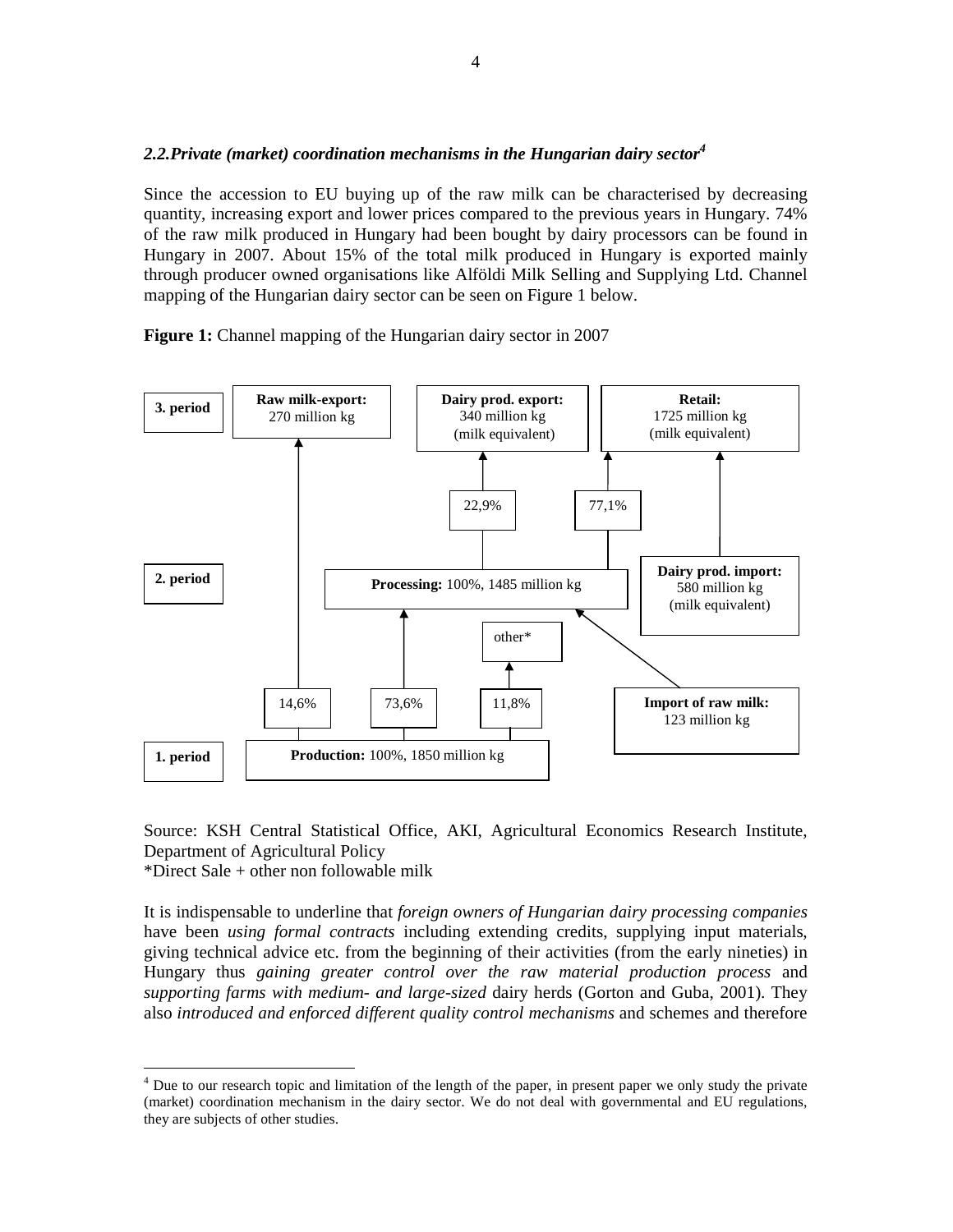they have got *key roles in achieving higher raw milk quality* generally in the Hungarian dairy industry (Gorton and Guba, 2001; Fertő et al., 2005, 2007).

Due to *limitations in human resources* (e.g. skills and motivation to start and run a private business) and the *shortage of financial* and *social capital*, the establishment of producers' initiated organisations was slow after the change into market economy and it is still difficult to set up such structures in Hungary.

# *2.3. Imperfections in the coordination mechanisms and the vulnerability of producers in the Hungarian dairy sector*

The issues of profitability and the distribution of profits within the sector are of high importance. Our earlier analyses showed that producers within the sector are in a vulnerable situation, they sell milk at nearly the unit cost. Contrary, the retail price of milk we come across in the retail shops is higher than double of the farm price. This contradiction drove us to compare the prices of the different stages. When examining the inflation-corrected prices of the different stages of the food chain, it is clear that perfect market competition does not exist; instead, price moves indicate oligopolistic competition. The problem is that *price increases and decreases pass through the different stages at different rate,* causing market distortion, and increase the asymmetry within the sector. Most of the literature indeed claims that the market structure of the food industry in developed countries is oligopolistic, which is why the commercial sector has even more market power and is growing in Europe (Popovics – Tóth, 2005). To analyse the imbalance in the sector, we have conducted a price transmission analysis for the whole sector that deals with the rate of transmission of price increases and decreases between the specific stages (Popovics, 2007a, b, 2008).

We assumed that price transmission between the commercial and the production stages is imperfect, i.e. price changes in the production level do not correspond exactly to price changes in the consumer level (Fertő, 1999). Along with many empirical studies of livestock markets in developed countries, Bakucs and Fertő have examined how retail price is formed and how price transmission works in a transition country's livestock market (Bakucs – Fertő, 2005).

We would like to emphasize the *following results* that concern the functioning of the sector. The results obviously show that *price determination process moves upstream in the production-processing stage*. Consequently, it seems that the transmission of values is based on the value added, by summing up the production and processing costs. Thus, the value is *determined rather by the production than by the market*. However, the prices of the retail stage are determined in the consumer market (Mészáros – Popovics, 2004; Popovics – Tóth, 2006).

In addition, fragmenting the marketing sector for the analysis seems definitely necessary: *the characteristics of the production-processing stages are absolutely different from those of the retail stage*. In the studied period, the price transmission between the two ends of the chain, and even between the stages within the chain, is imperfect, asymmetric, and delayed in time. This finding highlights that analysing only the production-consumer price relations is not sufficient.

Our earlier analyses (Popovics, 2007a, b, 2008) proved that *two parallel effects of different directions prevail in the formation of the market price*. One is the upward price mechanism, when the change of raw milk prices induces price changes in the processing and retailing stages. However, in the oligopolistic market there is a downward price mechanism as well.

The reason for this development is the effort of the commercial sector that forces *processors and farmers in a price taker position.* Moreover, since the milk is a perishable product; therefore there is no way to retain or to stock it. Our earlier studies (e.g. Popovics –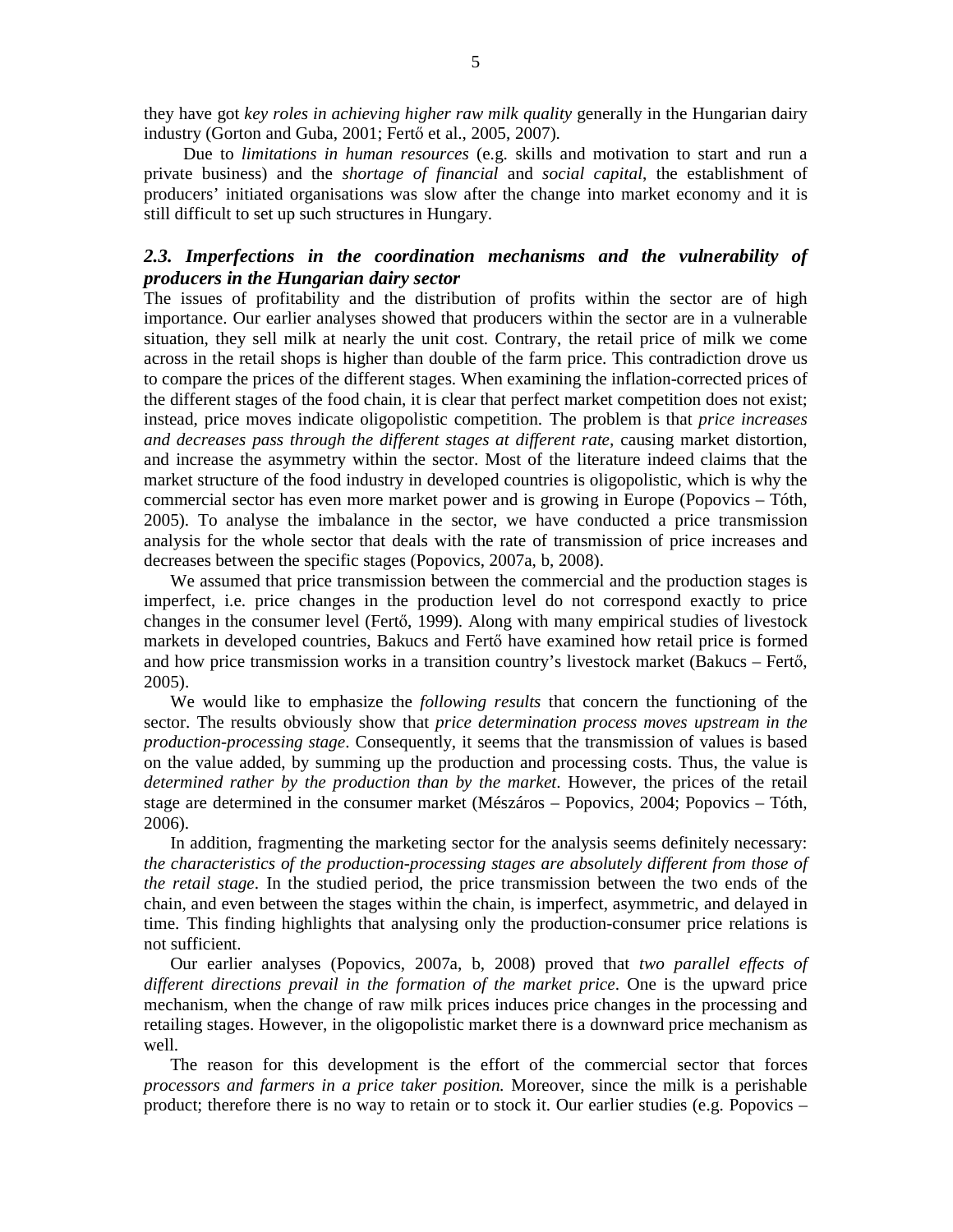Tóth, 2005) revealed that producers are in vulnerable positions in the chain; they can sell milk near the cost price. Therefore, the *essential problem within the dairy sector is the issue of profitability and its distribution within the chain*. In such circumstances only large-scale enterprises can survive and small producers go bankrupt. Such changes in the firm structure can have serious social consequences. Many thousands might loose their living by this transformation taking place in the Hungarian dairy sector. According to economists analysing price transmission, these complex price effects integrate different markets both horizontally and vertically (Meyer - Cramon-Taubadel, 2003; Tóth, 2003).

After the EU accession the Hungarian dairy sector underwent reforms which resulted in a steep fall in domestic dairy prices and prompted the bankruptcy of a number of producers. (Szabó, 2008).

The development of countervailing power – even only regionally - through the disposal of the milk collected by co-operatives and other producer-owned organisations can get results such as *strengthening market competition* (e.g. 'radiation effect' on prices).The *different coordination mechanisms mentioned above can improve and strengthen the bargaining power* of producers by allowing for *higher selling price* and by *eliminating price fluctuations*. Furthermore, they can have *other positive effects concerning* not only the industry, but the *whole society* as well, such as benefits from the stabilized prices and supply or cheaper food prices via more effective organisation (Szabó M., 1999). Higher degree of co-operation among producers therefore is important from the point of better coordination of the whole chain and it can enhance (consumer) welfare as well.

Regarding the whole society, the effect of *developing and strengthening trust and social capital* by co-operatives has primary importance apart from direct economic aims.

Since *coordination seems an appropriate solution* to help farmers achieving the above mentioned gains and *to solve the most critical problem of producers coming from market imperfections*, in the next part of our study we *analyse two theoretical situations*: one is when the coordination is initiated by the processor and another one which is established by the farmers.

# **3. Possible ways of establishing private (market) coordinating organisations in the dairy sector***<sup>5</sup>*

#### *3.1. Coordination initiated by the processor*

-

Although the vertical integration is maintained by the possibilities of mutually achievable benefits, we have to admit that the *different aspects are of different importance for market participants*. The participants at *different levels of the chain (*producers, processors, retailers) have *different approaches* towards economic benefits; therefore, in the more and more competitive market conditions contrary to the mutual benefits, they might act as if they were enemies.

To maintain their competitiveness in the enlarged European market, individual producers have to exploit the opportunities offered by the integration. According to their financial situation and access to credits, as well as due to their human resources available they have *two possibilities of coordination*.

The simplest way is to join an already established organisation which is at a higher level of the chain. In this situation, the *expected benefits of producers* are the following (see Figure 2 below):

<sup>&</sup>lt;sup>5</sup>If the processor is the initiator of the coordination, we talk about downstream coordination; if the farmer organisation initiates the integration (e.g. Alföldi Milk Ltd.) it is called upstream coordination.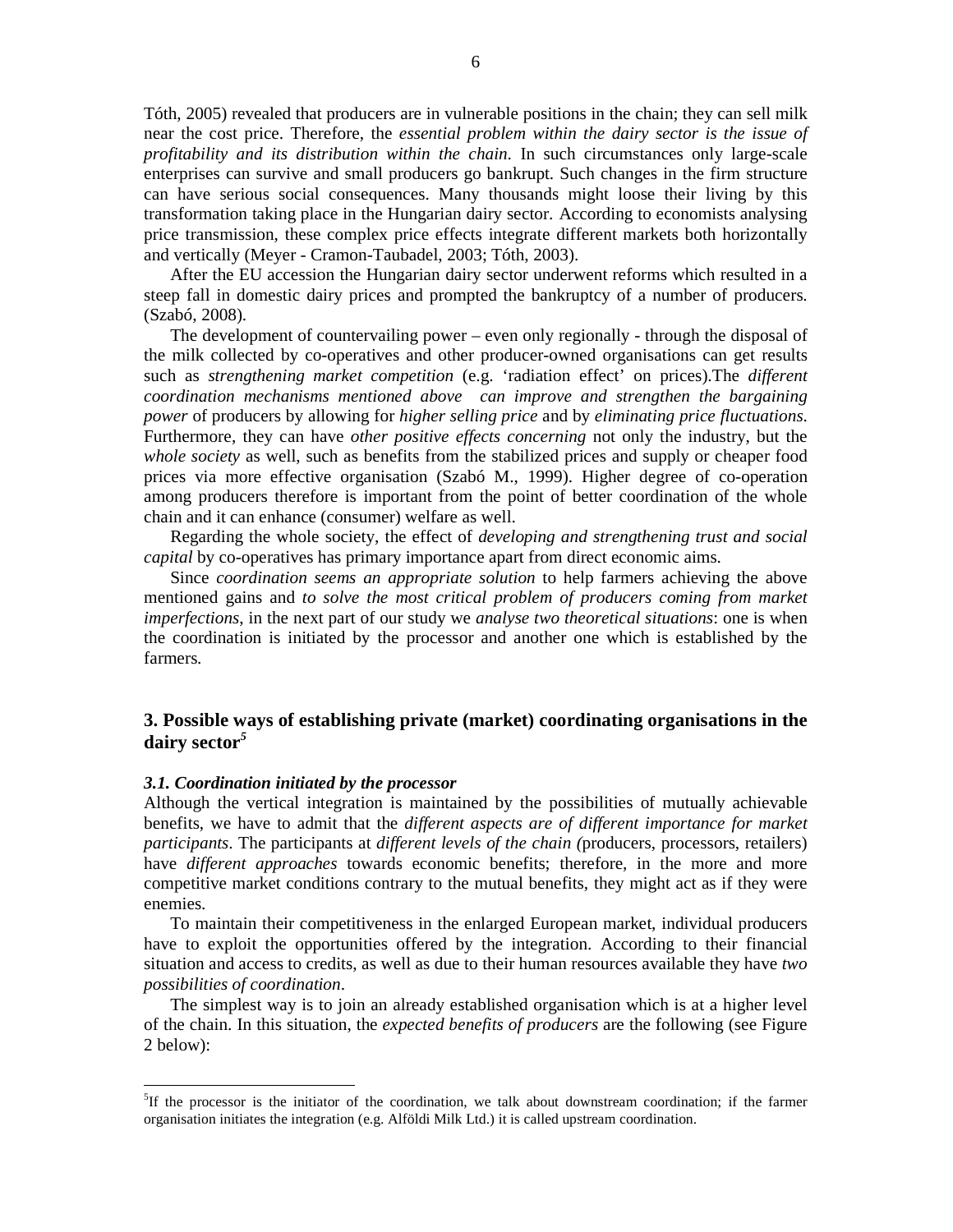



*Source:* Popovics, 2007b: p. 746

However, in this case the processors act as integrators and, although through the production system they and the farmers mutually depend on each other; because of the different balances of forces their relation stays imbalanced. The essential interest of the integrators is to continuously decrease the significant raw material costs, which often come out at 60-65% of the total costs by expert estimations. Thus, the behaviour of the integrators makes positions of farmers more vulnerable. In such a relation, the *bargaining power and interest enforcement possibilities of farmers stay weak*.

*SWOT analysis of the coordination structure established by the processor* (as initiator) from the farmers' point of view can be seen in Table 1.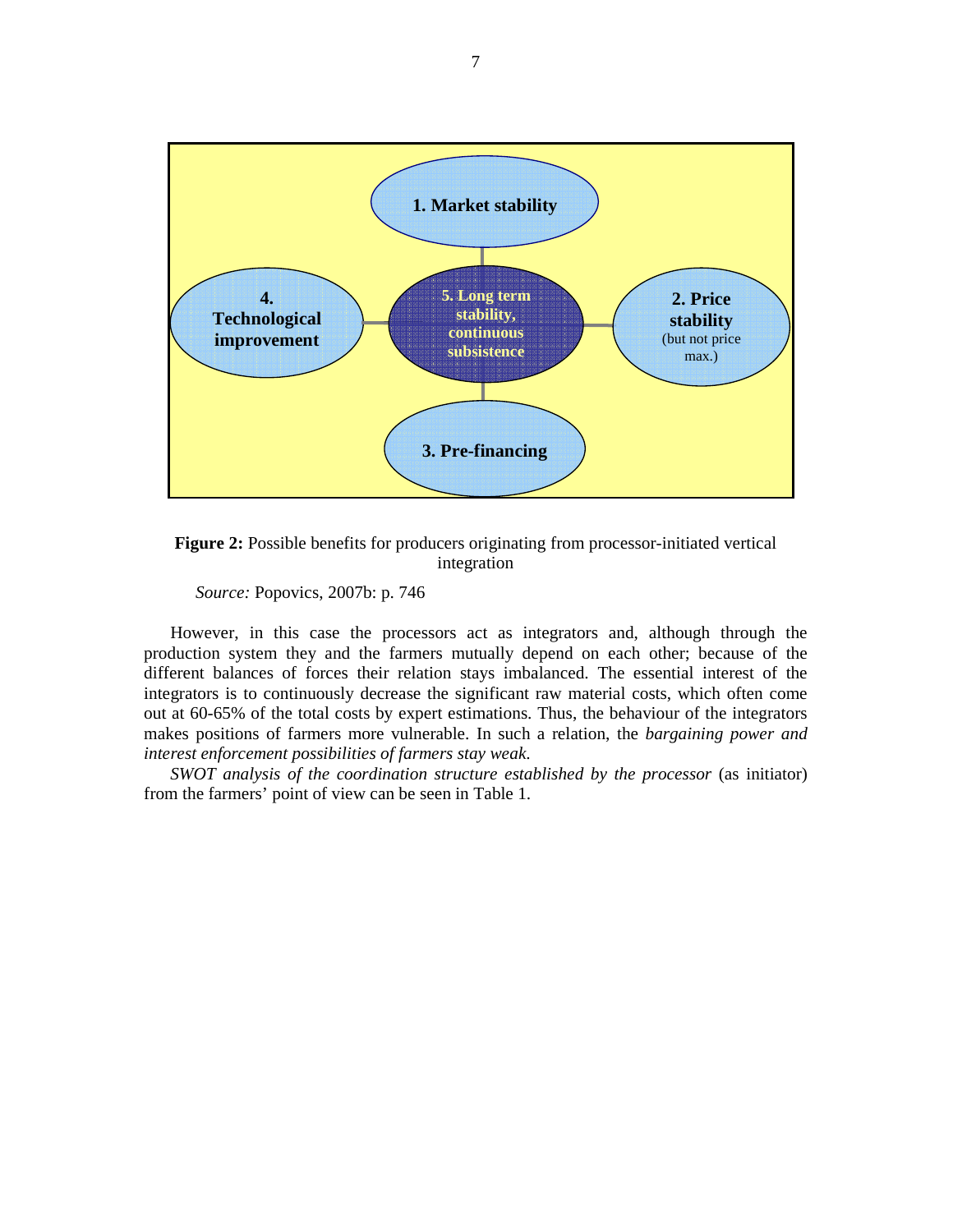| <b>Strengths</b>                                                                                                                                                                                                                                                                                                                                                                                                                                                                                                            | Weaknesses                                                                                                                                                                                                                                                                                                                                                                                               |
|-----------------------------------------------------------------------------------------------------------------------------------------------------------------------------------------------------------------------------------------------------------------------------------------------------------------------------------------------------------------------------------------------------------------------------------------------------------------------------------------------------------------------------|----------------------------------------------------------------------------------------------------------------------------------------------------------------------------------------------------------------------------------------------------------------------------------------------------------------------------------------------------------------------------------------------------------|
| decreasing transaction costs;<br>cost effectiveness of the production<br>stage can be enhanced;<br>more accessible, more secure market<br>through long term contracts;<br>more-or less-balanced prices<br>guaranteed in contracts;<br>the processor takes part in ensuring<br>the current assets of farmers through<br>pre-financing<br>long term stability, permanent<br>subsistence;<br>bad quality products are filtered out<br>by the system;<br>transportation is usually organised<br>and financed by the integrator. | the different market power causes<br>imbalanced relationship between the<br>integrator and the farmers;<br>the integrator is interested in cost<br>cuts (raw materials, pre-financing<br>current assets etc.;)<br>price-asymmetry;<br>the integrator might arbitrary change<br>the contract (causing hold-up<br>problem);<br>bargaining power and the interest<br>enforcement of farmers remain<br>weak. |
| <b>Opportunities</b>                                                                                                                                                                                                                                                                                                                                                                                                                                                                                                        | <b>Threats</b>                                                                                                                                                                                                                                                                                                                                                                                           |
| easier technological and product<br>development;<br>better flow of information;<br>food safety is ensured via central<br>control and monitoring.                                                                                                                                                                                                                                                                                                                                                                            | • milk is a perishable product, that leads<br>to opportunist behaviour of the<br>contracting partner;<br>hold-up (relationship) problem based<br>on the vulnerability of farmers<br>because of functional investments.                                                                                                                                                                                   |

**Table 1:** SWOT analysis of the coordination structure established by the processor

*Source*: Popovics, 2008: p. 68 based on Szabó G.G. - Bárdos, 2006; Szentirmay - Gergely, 2005

At first, filtering out bad quality products seems to be a drawback for the farmers, but in longterm it is a huge advantage and it is indispensable to get in and stay on the market offered retail chains.

It is very important to emphasize hold-up problems in case of co-ordination offered and led by the processor. The *hold-up problem*, probably the most known example for ex post problem/cost, relevant in agriculture, "… arises when one party in contractual relationship seeks to exploit the other party's vulnerability due to relationship-specific assets" (Royer 1999, p. 49). The hold-up problem (e.g. Karantininis and Nielsen, 2004) is significant in the dairy and fruit-vegetable sectors, explaining the existence high share of co-operatives in these industries (Staatz, 1984; van Bekkum and van Dijk, 1997; Kyriakopoulos, 2000, König and Major, 2006). The *members of a marketing co-operative are not likely to fear* that after investing into relationship-specific assets, the other party (e.g. the processor or wholesaler) will change its mind and force them to accept lower prices for their products otherwise terminate their contractual relation. (Szabó G. G., 2006)

## *3.2. Coordination initiated by the producers*

To avoid the disadvantages mentioned above and utilizing the power of self-organising, farmers establish so-called promotion-type, facilitating (e.g. marketing) co-operatives, in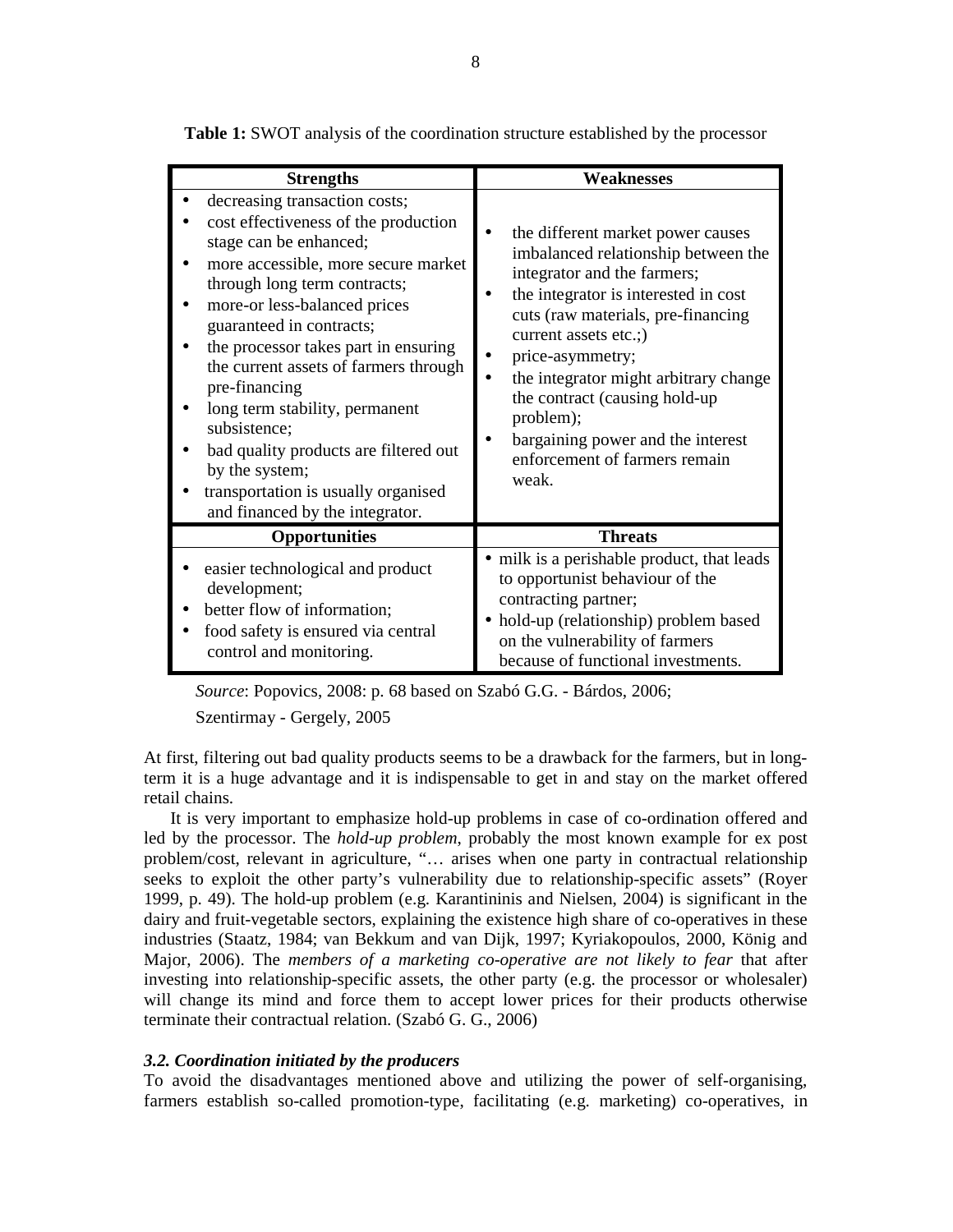order to create a countervailing power against the monopolistic commercial and industrial corporations. In this study we use the *basic USDA co-operative concept* which reflects three basic criteria: "A cooperative is a user-owned and user-controlled business that distributes benefits on the basis of use" (Barton, 1989: 1). According to the above definition *three main relations* exist between the member and the marketing co-operative: the *product*, the *capital* and the *democratic managing-control* line. The co-operative does not produce the raw material.

The *dairy co-operatives* in Western Europe are s*pecialised to process and sell the milk and milk products of their members with the* final *aim to maximise the income of the farmermembers*. The *most important types* are the milk collecting-, bargaining- and marketing-cooperatives. The first two types of co-operatives are the *first steps towards structural improvement*. The primary goal is to ensure their raw material in the market by *better bargaining power* through the increased product volume (by fighting for the highest possible price), and to *increase the market share*. The most developed marketing co-ops carry our *market research* and *develop their own brand* to secure their markets.

It is also necessary to emphasise that marketing co-operatives are usually *bottom-up (grassroots) organisations* and they are only *partial forms of integration* (Ihrig, 1937; Ollila, 1994) which give members a higher degree of freedom compared to other coordinationintegration structures (Peterson - Wysocki 1997).

Similar to non-co-operative dairy processors, they use *long, medium and short term contracts* to secure the raw material for them and to be able to govern the whole marketing chain. The co-operative, *in the modern sense, is a hybrid formula*, because apart from the common property the members sign a special "contract": the statute or bylaw, which are the formal legal guarantees that the co-operative will never act against the members, and on the other hand that members will enjoy their advantages and fulfil their duties.

Because of human factors, especially the trust between the members and the co-operative, *hold-up problems usually are not as significant as in the processor-initiated case*. However, despite the advantages mentioned above, *agency problems* still might occur in co-operatives (Szabó G.G., 2006; Fertő - Szabó, G.G. 2002). As a very closely related issue to TCE and the (democratic) decision making process, there are a number of *potential problems of the traditional (countervailing power) co-operative model* (van Bekkum and van Dijk, 1997; Nilsson, 1998*b*) according to the *agency theory* (Nilsson, 1998*a*; Cook, 1995; Vitaliano, 1983). Based on the incomplete contract assumption, the *agency theory concentrates on incentive and measurement* problems featuring the *individual* and not focuses on the transaction which is the basic unit in TCE (Mahoney, 1992; Royer, 1999). The basic source of the agency problems *of complex organisations is the separation of ownership and control*. In the case of co-ops, the separation of the management (agent) and the owner-members (principals) can arise different incentives, therefore managers sometimes carry out business according to their objectives at the expense of the owners (Royer, 1999).

The most *important agency problems can be divided into two main groups* (van Bekkum, 2001): *investment related and decision-making process agency problems*. *In the first group*  one can find the *common property problems* including external and internal free rider problems, *horizon* and *portfolio* problems, which are connected to the member interest to invest into the co-operative. The *decision-making process agency costs are relating to monitoring* and *follow up the management activities*, as well to the *influence cost* acquiring if there are different groups with different interests in the co-op, and finally linked to *decision problem of the management* caused by large and heterogeneous membership with different priorities and opinion.

Cook (1995) employs a co-operative life-cycle model consisting from five stages, whereas on stage three he definite five problems. *The five inherent organisational problems of co-*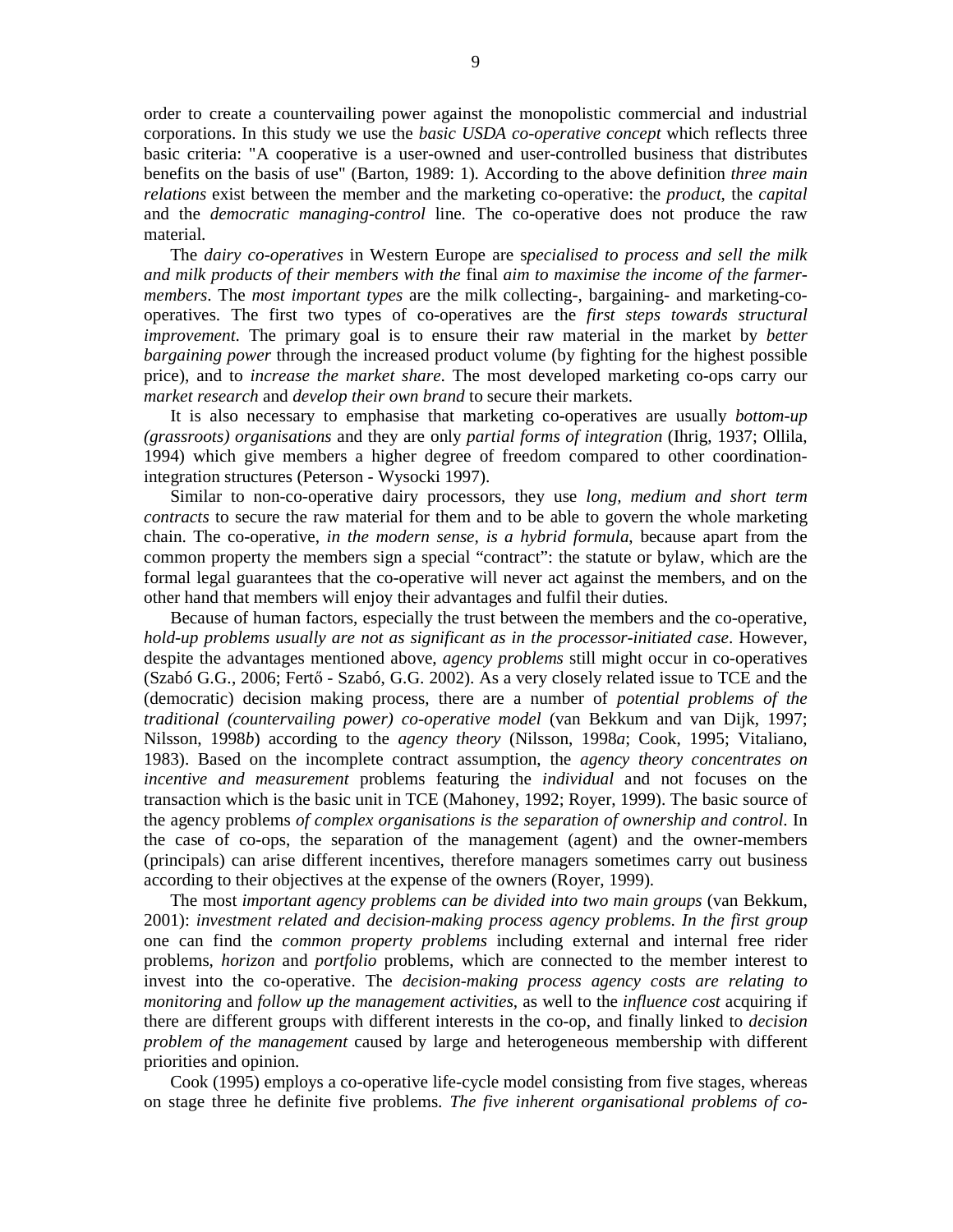*operatives* are the following: *free rider, horizon problem, portfolio, control and influence cost*  problems.

There are some possibilities for co-operatives to cope with the above listed organizational weaknesses. The co-operative *can solve* some of the *control and influence cost problems* (Cook and Iliopoulus, 1998). But the spread of *new co-operative models with alternative financing methods and new organizational structures/strategies* (van Bekkum and van Dijk, 1997; van Dijk, 1997; Nilsson,1997, 1998b) report a possible response for the recent changes in European agriculture. Even *some other forms of alternative producer governance structures* with appreciable and transferable equity shares (Sykuta and Cook, 2001) are likely to emerge, as well as *grower associations and participation companies* (Hendrikse and Veerman, 2001a). However, it should be stated, that there exist a so-called *conversation process*, e.g. co-operatives transform themselves into CF (IOF) structure, like in Ireland (Harte, 1997; Zwanenberg, 1992). In the latter cases, well defined property rights (Cook and Iliopoulus, 1998) and the transferability of the residual claims (co-operatives shares) on the secondary market can solve almost all of the above mentioned agency and property rights problems. Harte (1997) finds the above mentioned conversation process as a sure and "normal" stage of his co-operative life-cycle model.

SWOT analysis of the coordination structure by the farmers (as initiators) from the farmers' point of view can be seen in Table 2: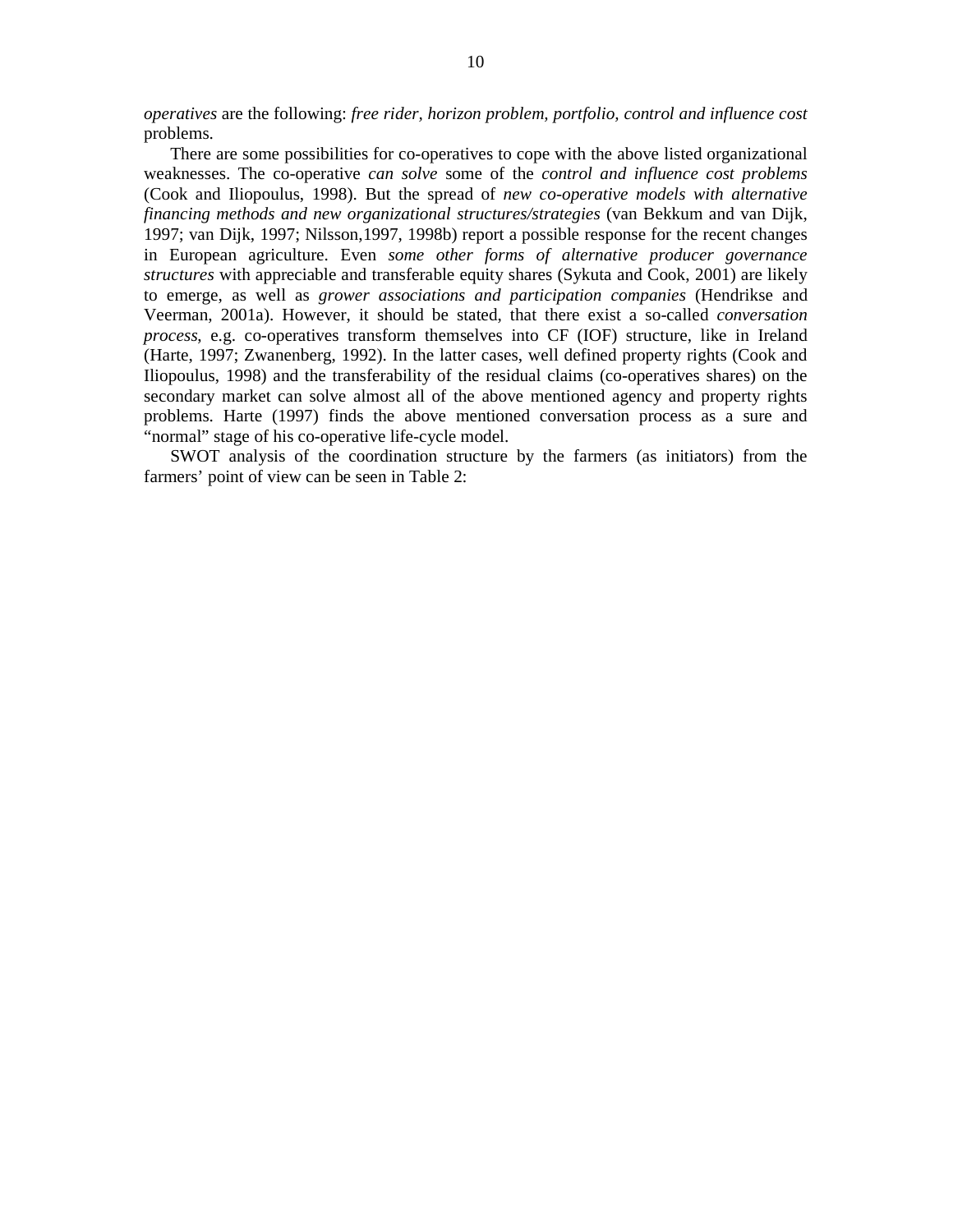| <b>Strengths</b>                                                                                                                                                                                                                                                                                                                                                                                                                              | <b>Weaknesses</b>                                                                                                                                                                                                                                                                                                                                                                                                                                                                                                                                                                                                                                 |
|-----------------------------------------------------------------------------------------------------------------------------------------------------------------------------------------------------------------------------------------------------------------------------------------------------------------------------------------------------------------------------------------------------------------------------------------------|---------------------------------------------------------------------------------------------------------------------------------------------------------------------------------------------------------------------------------------------------------------------------------------------------------------------------------------------------------------------------------------------------------------------------------------------------------------------------------------------------------------------------------------------------------------------------------------------------------------------------------------------------|
| • decreasing transaction costs;<br>• cost effectiveness of the<br>production process can be<br>enhanced;<br>• lower technological and market<br>risks;<br>• more influence on the market<br>and on prices;<br>• cost savings through the<br>shortened flow of information;<br>• rearranging some of the profit<br>from a certain level of the<br>marketing chain to farmers;<br>• better interest enforcement,<br>better bargaining position; | inexperienced management;<br>inexperienced independent marketing activity;<br>members often have to cope with shortage of<br>capital, therefore the investment structure is not<br>optimal;<br>the current assets of the farmers have to be<br>financed under their own capital;<br>members often cannot recognise that investments<br>serve their interest – internal conflicts (horizon<br>problem);<br>contact with the co-operative, transparency of its<br>operation and practicing their managing and<br>controlling role might cause problems for<br>members (agency problems);<br>ensuring food safety, quality control<br>weak logistics |
| <b>Opportunities</b>                                                                                                                                                                                                                                                                                                                                                                                                                          | <b>Threats</b>                                                                                                                                                                                                                                                                                                                                                                                                                                                                                                                                                                                                                                    |
| accessing and retaining new<br>$\bullet$<br>markets:<br>high value added activities.<br>$\bullet$                                                                                                                                                                                                                                                                                                                                             | shortage of capital;<br>technological and product developments are not<br>materialised;<br>some members might gain benefits without<br>paying-in ("free rider" symptom);<br>the co-operative is sometimes unable to control<br>the quality and quantity of the supplied product;<br>milk is a perishable product.                                                                                                                                                                                                                                                                                                                                 |

**Table 2:** SWOT analysis of the coordination structure established by the farmers

*Source*: Popovics, 2008: p. 69 based on Szabó G.G., 2002

It is *indispensable* for the co-operatives (and any other producer owned organisations) to be able *to solve the weaknesses* and threats (including agency, horizon and free-rider problems) shown in Table 2 because they can only exploit the *opportunities afterward*.

Financing is traditionally a huge problem for co-operatives especially in case of activities with higher added value like processing, marketing etc., so financial supports from the EU are very important for newly emerged producers' group.

The case study organisation *(Alföldi Milk Selling and Supplying Ltd.) is not a co-operative but a so called producers' group existing in the form of Ltd but it* can *exploit many advantages traditionally offered by co-ops and* they *could solve most of the potential weaknesses including financing* which is traditionally a big problem for the co-ops.

### *3.3. Brief results of SWOT analyses of both coordination mechanisms*

Analysing the statements defined in (both) SWOT analyses, we find that *depending on the initiator of the coordination*, there are *significant differences between the strengths, weaknesses, opportunities and threats*. There are common points, since transaction costs decrease and production is more cost effective in both cases. However, some factors occur as a strength in one system and as a weakness in the other, e.g. quality. We cannot decide which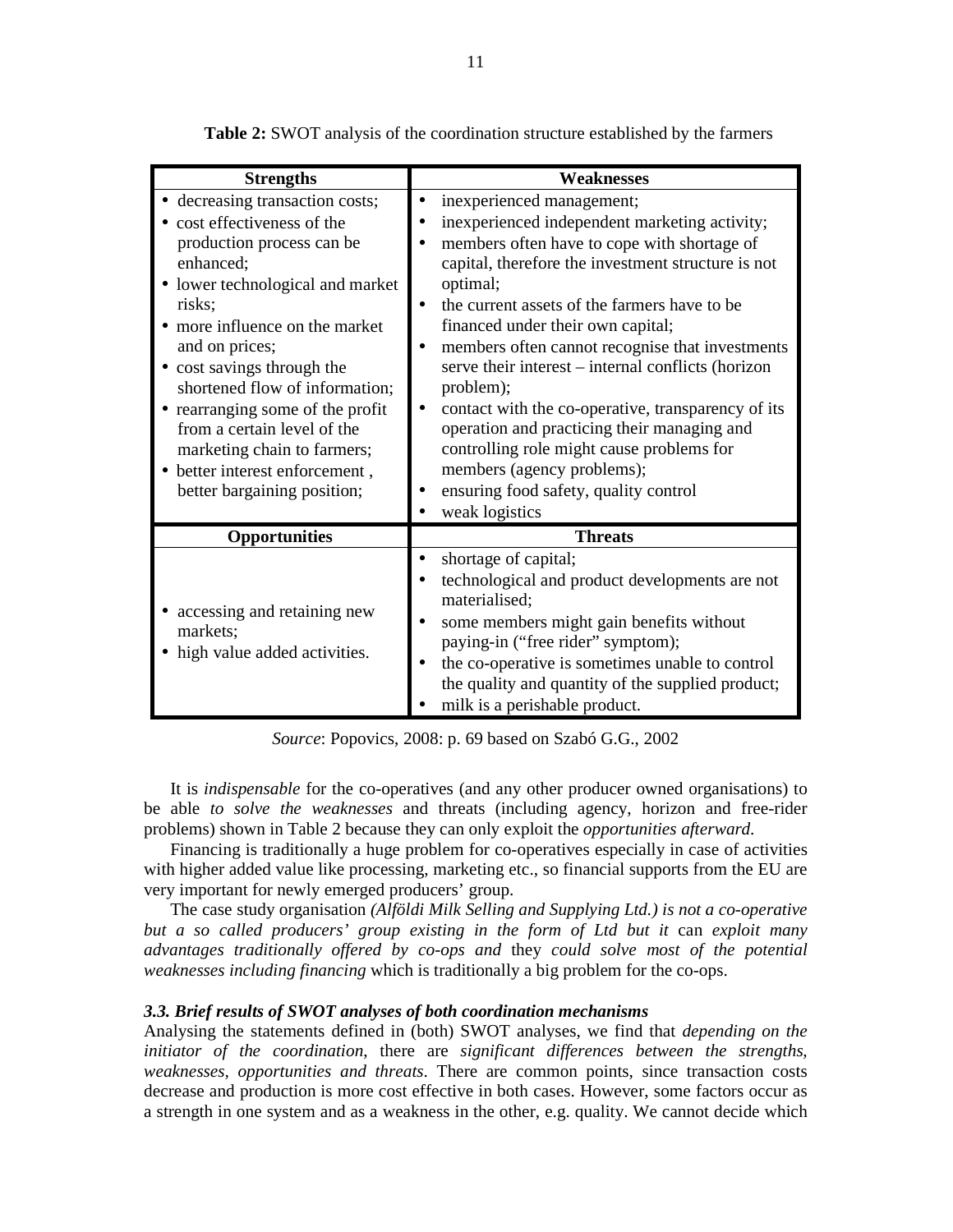organisation is more beneficial, since the factors listed might include many subjective factors that make the judgement more difficult, furthermore, the development, fulfilment and emphasizing of the specific points might cause significant differences even for two similar organisations. We can only claim that *in any organisation* the key points of the successful coordination are *financial power, quality consciousness* and *professional management*; and these factors are included *as strengths in the case of processor-initiated coordination*.

At the end of our paper we present a successful organisation the Alföldi Milk Selling and Supplying Ltd. which is a good example for the vertical integration based on the horizontal coordination of farmers as initiators.

## **4. Case study of Alföldi Milk Selling and Supplying Ltd.**

#### *4.1. The funding and history of the Alföldi Milk Selling and Supplying Ltd.*

The Alföldi Milk Selling and Supplying Ltd. is a *special type of cooperation operating as a producers' group in form of a business enterprise in Hungary*. It is a self-organised group of farmers, which members cooperate not for production but for selling purposes, in order to create the countervailing power against monopolistic commercial and processing players in the chain, and to ensure the benefits of the members. The Ltd. had 153 owner-members, as well as 427 employees at the end of in 2007. Only producers can be members, if the members sell their cows they membership are terminated automatically. The uppermost authority is the general assembly which is usually gathered together at least 4 times a year. Votes are distributed according to shares capital, so the traditional co-operative principle: 1 member – 1 vote does not apply in their case. However, the company can gain *similar advantages* (secured market, higher milk price, less vulnerability due to hold-up problems etc.) for their *members traditionally co-ops use to offer to their members*!

The process, which in April 2005 ended in the final (official) governmental recognition of the successful producers' group, *started in 30 April 2003*, when 23 big cattle farms, most from Hajdú-Bihar County funded the firm. The *objective* was to ensure a *profit higher then the Hungarian average*, by supplementing the income with 6% government subsidy. This amount reached 30 million HUF already in the first year for the milk purchased by Friesland Hungaria Joint-stock Company, and the company's turnover reached 516 million HUF.

The owner-members of the organisation have *300 cows/farm as an average*, i.e. most members of the cooperation are large-scale farmers. However, there has not been and there is *no minimum limit for milk delivery and small-scale farmers are also welcomed*. Already in 2004, the company had serious price negotiations, and was selling milk not only to Friesland Hungaria Joint-stock Company but to other processors as well, such as SOLE Hungary Jointstock Company. Thus, the *company managed to utilize this market counterweight and could ensure prices for the members higher than the Hungarian average in the past and they can pay an average market price despite the crisis in 2009*. They applied for and won every year the subsidy provided for suppliers, which was maximized in 20 million HUF. These successes contributed to the fact that, by the end of 2004 the cooperation had already 83 members and 252 million l milk quota, which meant 9.6 billion HUF turnover.

#### *4.2. Value added activities added: buying up the Parmalat plant in Székesfehérvár*

By the end of 2006, the company has significantly extended. It supplied 7 processing firms with milk and its quota reached 400 million litres, which was *30% of the 1.4-1.5 billion litres*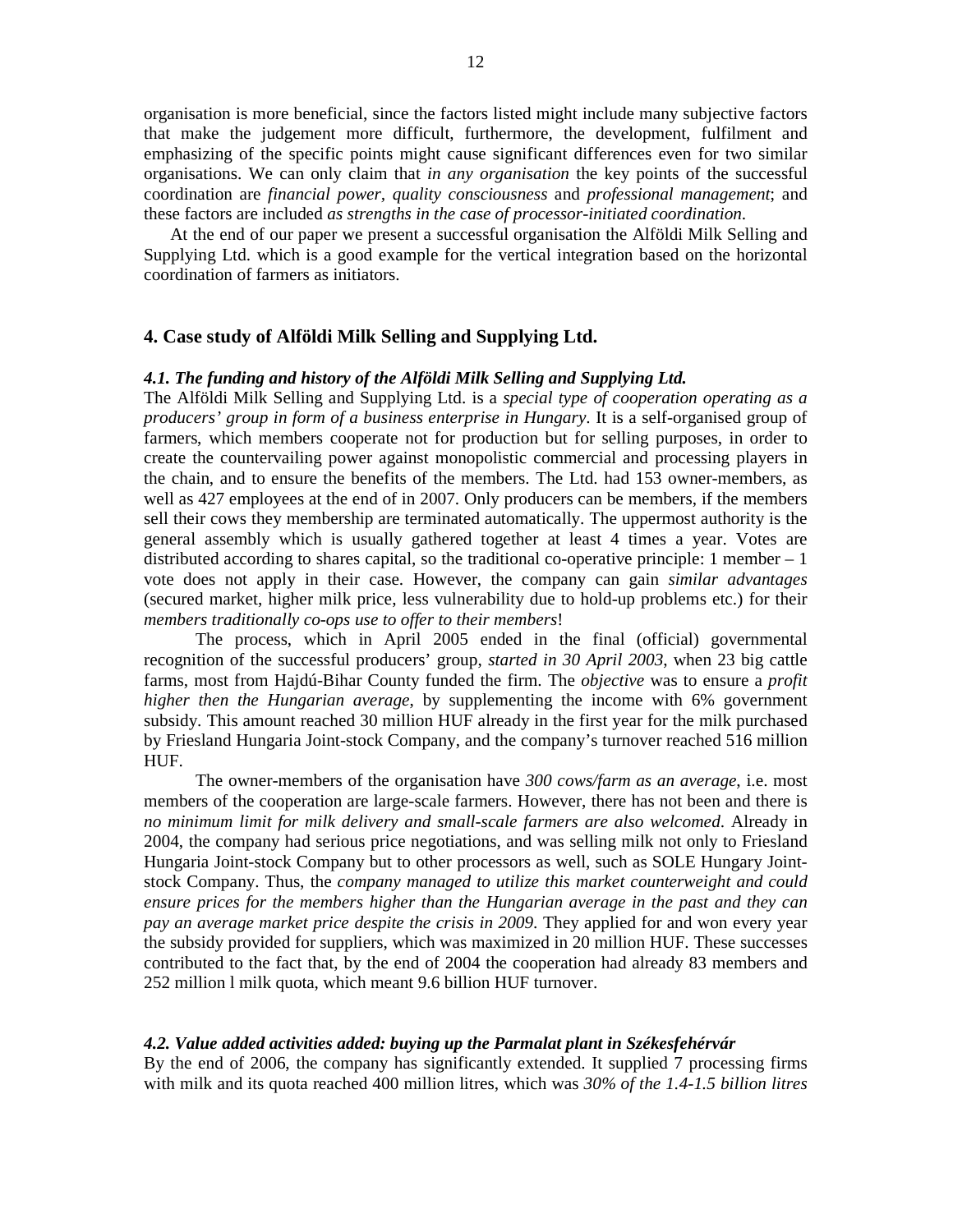*national quota*. At that time the company had 153 members, its monthly turnover was near 3.2 billion HUF, which came out at 38 billion HUF per year (See Figure 3 below).



**Figure 3:** Dynamic growth of the Alföldi Milk Selling and Supplying Ltd. *Source:* Annual reports of the Alföldi Milk Selling and Supplying Ltd.

The fast and dynamic growth both in numbers of members as well as in turnover allowed for the *possibility of a vertical integration based on horizontal co-operation* (Markovszky, 2004). This process materialised in buying-up a Hungarian processing firm earlier owned by Parmalat.The firm in Székesfehérvár was bought by Alföldi Milk Selling and Supplying Ltd. on 1<sup>st</sup> November 2005. According to Tibor Mélykúti (managing director of the company) in order to raise the sufficient own capital to buy the Székesfehérvár firm, the members of the Ltd. had *increased the shared capital with 500 million HUF*. Furthermore, more than 4 billion HUF credit was borrowed, most of which was *granted by the state through the Hungarian Development Bank* (MFB), and some were supplied from other credit institutions for a twoyear loan period (Nagy, 2005).

The firm - earlier owned by Parmalat - being a farmer-oriented processing company functioned primarily as a *market regulating tool (puffer capacity),* however in 2008 they processes *83% of their raw milk in their own plant producing higher added value*. The Székesfehérvár firm, depending on its tied-up capacity, processes not only the milk produced by the members, but *also processes milk produced by other farmers*. The members see the benefits provided by the producers' group in the fact that through better bargaining power they can get better prices in the market. They have paid 1 HUF/litre more<sup>6</sup> than the country average, which is a remarkable feat and strengths members commitment.

# *4.3. Actual situation and future developments: plans* **7**

-

<sup>&</sup>lt;sup>6</sup> The actually paid-out average price was 71.35 HUF/litre in their case compared to Hungarian average of 70.39 HUF in 2007. Presently (in the first quarter of 2009) the paid-out average price as low as 57 HUF/litre such as the average price on the Hungarian market.

<sup>&</sup>lt;sup>7</sup> This section is mainly based on annual reports (Alföldi Tej Kft., 2008) and on an interview (2008) in Hungarian with Bihari Gáborné (Auditor of Alföldi Tej Kft.).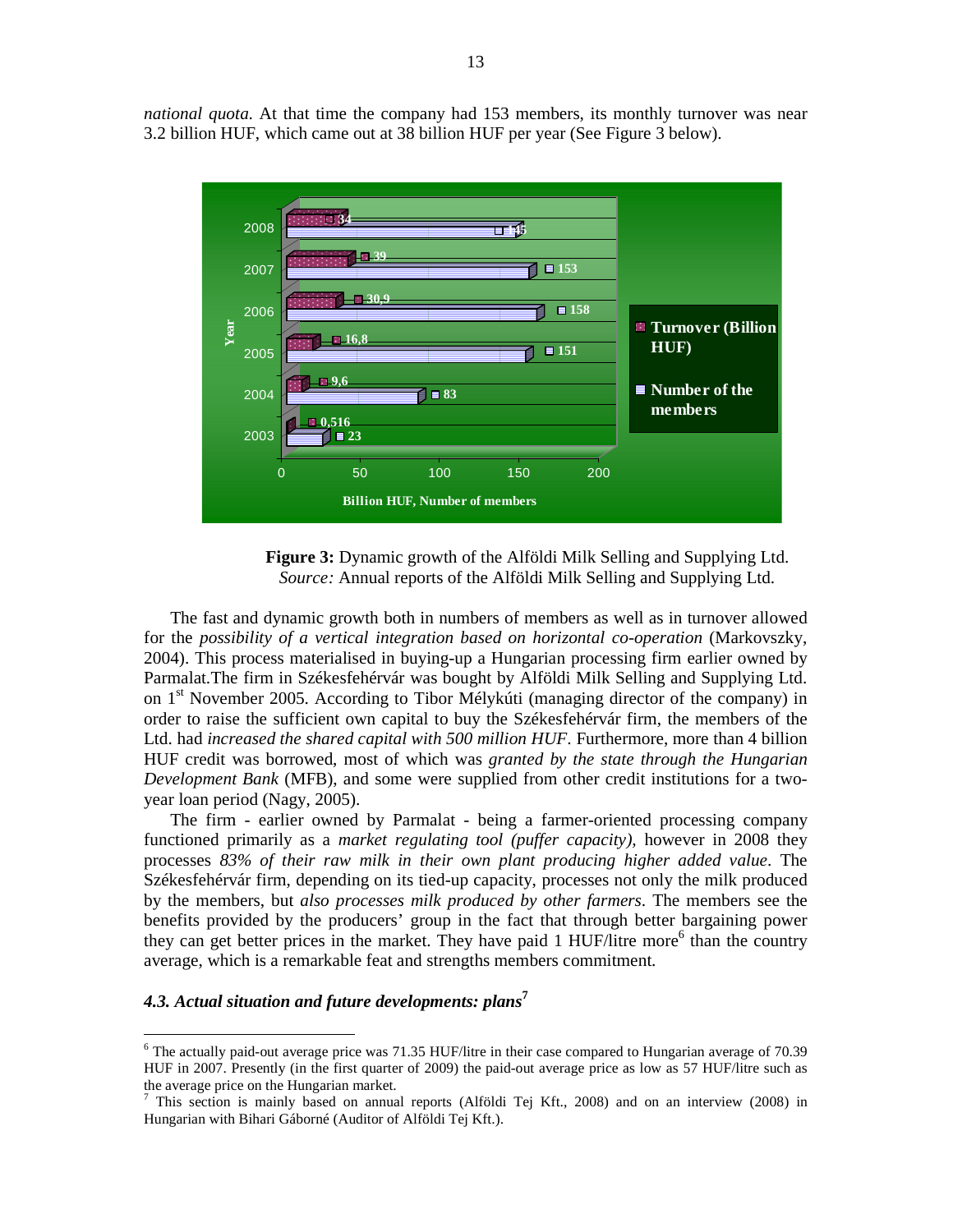Their *share of the Hungarian milk market is about 30%,* which is very important since 1/3 of the milk marketed on market is controlled by producers.

Regarding *profitability* in 2007, the plant has become profitable with the help of the above mentioned long-term loans and with the joint work of the management and Alföldi Milk Selling and Supplying Ltd., contrary to years 2005 and 2006. The profit of the plant was higher than 300 million HUF in 2007 contrary to the loss made in 2006 (250 million HUF).

The surprisingly strong Hungarian currency (HUF) was an advantage from the point of paying back loans, however since their *export get higher and higher share* in their turnover (their actual share from the exported Hungarian milk is about 1/2), it causes losses in the last few months. Their main export markets are Italy and Romania, but they are present in Slovenia, Germany, Slovakia, Czech Republic, Bulgaria and Cyprus as well.

Regarding *domestic markets*, they are *in every big retail chain* (hype- and supermarkets) with 160 products but some wholesale chains and EU export costumers are also their clients. They are not fully satisfied with the roles of the chains e.g. their price margin is too high, the quality of their products is sometimes very bad etc.. It is very important to take into consideration that *import of dairy products*, especially different types of relatively cheap cheeses, has been increasing since 2005. The share of import in the Hungarian market is about 25-30% depending on the seasonal surplus of milk in EU as well as on the current rate of the Hungarian currency (HUF). However, it is a relatively new phenomenon that at the same time there is a shortage of milk on the EU market which caused instability in contractual relations with fixed prices.

There was a *continuous increase in the domestic trading delivery prices* in the second half of 2007, however the profitability of processing activity has not changed since the surplus has gone to the producers (Alföldi Milk Selling and Supplying Ltd., 2008). Their *main domestic processor partners* in 2007 are Sole-Mizo Joint-stock Company, Kőröstej Ltd., M and M Sajtgyártó Ltd., Pannontej Joint-stock Company, Mark-Nagisz Ltd., Fino-Food Ltd. apart from their own processing activities.

Members use *HACCP* in their raw milk production and the processing plant also employs the same *quality assurance system*.

Although it is not a co-operative, *commitment* is relatively high among the ownermembers due to the above average milk price paid as mentioned above and also the investment the members had made, However last year (2007) some of them left (terminating their contracts) for a little bit higher prices, therefore the number of members was only 153 at the end of 2007 contrary to 2006 (158). Since their violation of contracts, they can not be member again which will cause of a very hard situation for those individual producers on the Hungarian milk market. There is a non-member trade as well, they have got ad hoc agreements with the processing plant.

*On short term* they try to recreate financial stability, increase suppliers' (producers') trust, saving liquidity of the firm and strengthening market position regarding final products and export. They also pay attention on product development including new packaging design in case of products with higher price margin in order to increase the value added.

*Long term strategies* include enlargement of the group in logistically optimal regions of the plant and planned export activities, development of logistics and distribution system and modernisation of product assortment of the processing plant.

#### *4.4. Conclusions of the case study*

As a main conclusion of the case study on Hungarian Alföldi Milk Selling and Supplying Ltd. presented, we have to underline that the *above structure is unique*. *First*, it is a *membercontrolled business*, but not a co-operative. It has a similar structure to New Generation Cooperatives in US (Cook, 1995; Iliopoulus – Cook, 1999, Nilsson, 1997) since it has a kind of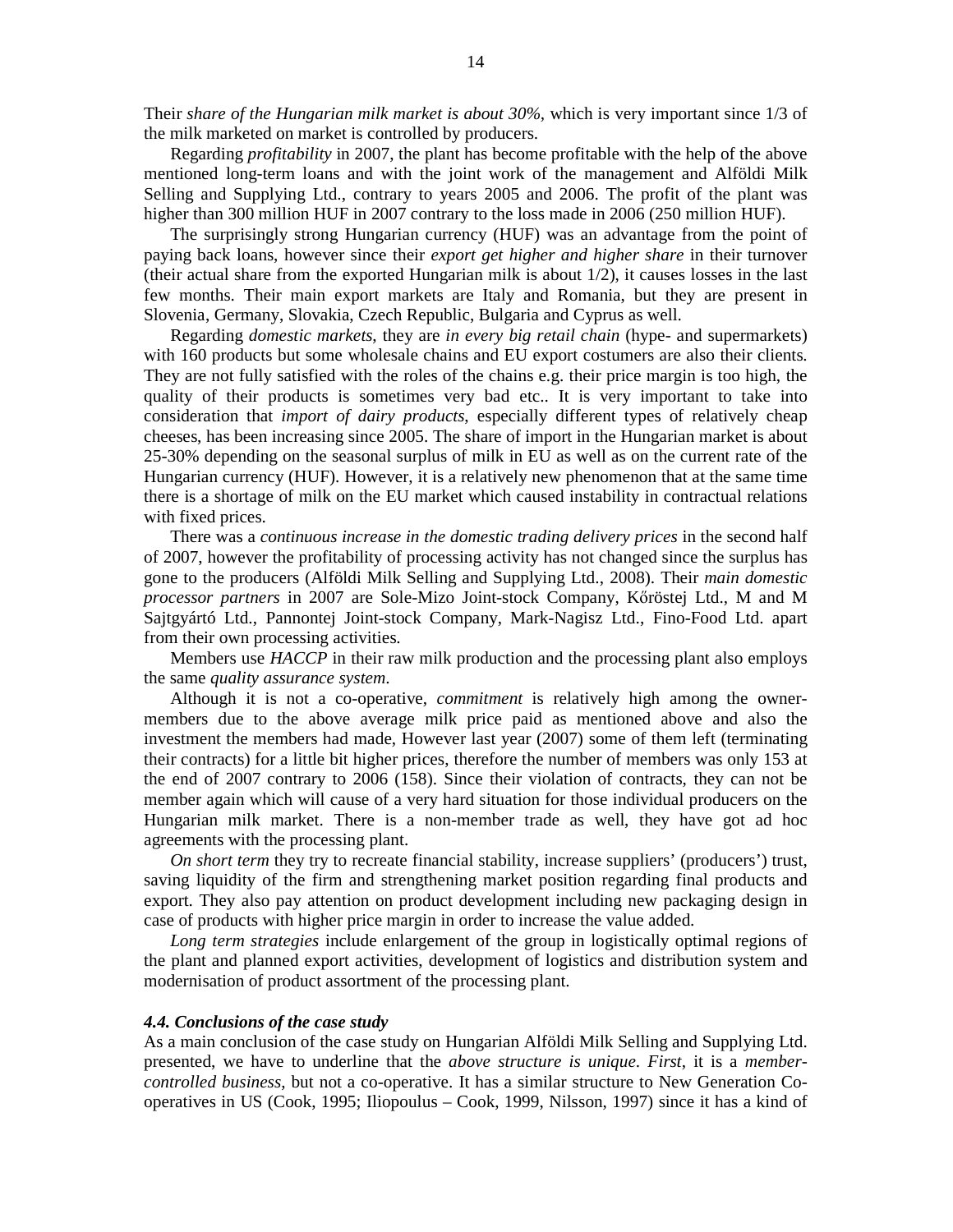"holding" format (the processing plant is owned by a producers' group existing in Ltd legal form) and members had made a significant up-front investment when they established the company. *Second*, the above *organisation structure is very effective* so far and can offer almost the same *advantages (like reducing transactions cost, lowering technological and market uncertainties* etc.) traditionally co-ops could secure; but also *combines efficiency in processing and marketing*, as well as *flexibility* in business (e.g. to open to export markets.) which are usually weak points in case of agricultural co-operatives. *Third*, the "owner" of the dairy processing plant and the *basis of cooperation is a producers' group* which get some supports from the state and EU (apart from using their own investments mentioned above and credits from the market) thus financing is not a big problem contrary to the practice of traditional co-ops. *Fourth*, *human factors* (e.g. trust, power, motivation etc.) and *management abilities strengthens the economic efficiency* of the firm. Since they pay higher milk price than the Hungarian average and secure (growing) markets for the owners therefore *commitment is relatively high*. It is very interesting fact that they are continually trying to *increase suppliers' trust* as one the key elements of their success.

#### **5. Conclusions**

*Farmers* are very *vulnerable* and they *cannot enforce their interest separately* and they are *not able act against the concentrated processing industry*. It must be emphasized that the *problems of farmers coming from market imperfections and co-ordination of the dairy chain cannot be solved simply by EU and/or government support*, but it seems to be vital in the case of emerging *producers' groups, like co-operatives*, to be able to set up (Meulenberg, 2000).

As a main body of our study we *summarised the strengths, weaknesses, opportunities and threats of the different coordination structures in the frame of a SWOT analysis*, assuming two theoretical situations: one is when the coordination is initiated by the processor or when it is established by the farmer.

As a conclusion, we underline the *importance of Western-European (Danish, Holland etc.) experiences* and the need for more producer-owned organisations, like co-operatives and producers' group in Hungary

However, one has to take into mind that co-operatives and other producer-owned organisations have *additional non-economic advantages as well*, for example they can contribute to *rural development and secure jobs* (by multifunctional agriculture, rural tourism, employment by the co-operative etc.) which are very important tasks especially in less favoured areas. They help to *save the environment* also with offering traceability partly due to the long and close social relationship**.** They contribute to *social benefit* (ethics, values etc.) as well as they are *socially responsible by nature* (Juliá-Iguál, J. F. - Meliá, E., 2007).

The *success story of the Alföldi Milk Selling and Supplying Ltd.* is a good example for the vertical integration based on the horizontal coordination of farmers as initiators. The existence, development and the efficient production of the business conducted by the producer owned organisation proves that *by co-operation of farmers there is a chance and opportunity to significantly improve their countervailing power and to establish ownership for farmers in the processing stage of the Hungarian dairy chain*. Higher degree of co-operation among producers is important from the point of *better coordination of the whole chain* and it can *enhance (consumer) welfare as well*.

*Further studies on producer – processors relationship*, as well as on developments of *producers' groups and other coordination structures* in the dairy sector would be useful to *help farmers, decision makers of agricultural policy and politicians* in order to establish a *more functioning chain with more value added activities* and a more *balanced distribution of profits* within the sector.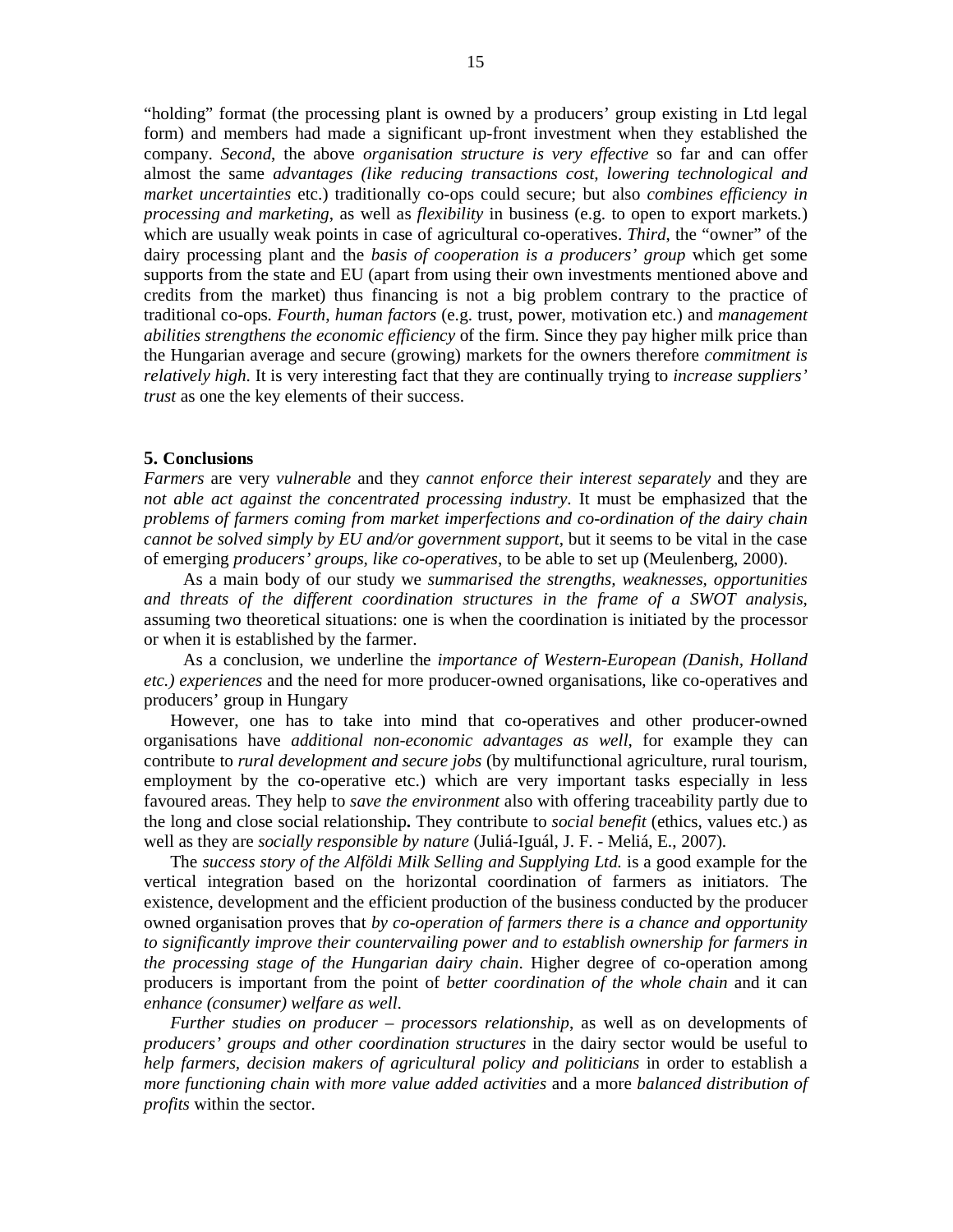Regarding the whole society, the effect of *developing and strengthening trust and social capital* has primary importance apart from direct economic aims; therefore in our future research, we *try to pay attention to the human/soft side of the coordination and co-operation issues*.

## **Acknowledgements**

Different parts of the research were supported by **OKTK** (Project No. A/0118/2004) Hungarian Scientific Research Fund, **OTKA** (Project No. F038082, No. T048779, No. K68467) and **Bolyai János Research Scholarship**. Authors thank to **Dr. Krisztina Bárdos** for her invaluable participation in conducting empirical research as well as for employing multivariate techniques to data gathered on contractual relations in the dairy sector (see Szabó G. G. – Bárdos, K. 2005a,b 2006). Authors are grateful to **Bihari Gáborné (**Auditor of Alföldi Milk Selling and Supplying Ltd.) for her help.

## **References**

- 1. **ALFÖLDI MILK SELLING AND SUPPLYING LTD. (2008)**: Annual Report. (In Hungarian)
- 2. **BABELLA, GY. MATÓCZA, ZS. MILE S. (2003):** The Hungarian milk industry at the turning point of 20-21. Century. *Milk farm*, Vol. 63, No. 2, pp.31-52. (in Hungarian)
- 3. **BARTON, D. G. (1989)**: What is a Cooperative? In Cobia, D. W. (ed.), *Cooperatives in Agriculture*. New Jersey: Prentice-Hall, Inc., 1-20.
- 4. **BAKUCS, L. Z. FERT**İ**, I. (2005)**: Marketing margins and price transmission on Hungarian pork market In: How effective is the invisible hand? Agricultural and food markets in Central and Eastern Europe (Ed. By Brosig S.- Hockmann, H.), Halle: IAMO, 2005, pp. 134-149
- 5. **COOK, M. L. (1995):** The Future of U.S. Agricultural Cooperatives: A Neo-Institutional Approach. *American Journal of Agricultural Economics*. Vol. 77, December 1995, pp. 1153-1159
- 6. **FERT**İ**, I. (1999):** *Models of the agricultural policy.* Osiris Publishing House, Budapest, pp. 69-94 (in Hungarian)
- 7. **FERT**İ**, I. FORGÁCS, CS. JUHÁSZ A. KÜRTHY, GY. (2005):** Reregulating the Hungarian Dairy Sector. *Studies in Agricultural Economics*, AKI-MTA, Budapest, No.102, pp. 83-100
- 8. **FERTŐ, I. FORGÁCS, CS. JUHÁSZ A. KÜRTHY, GY. (2007):** Hungary. In: Bill Vorley, Andrew Fearne and Derek Ray *Regoverning Markets A Place for Small-Scale Producers in Modern Agrifood Chains?* (eds): pp. 83-94 Aldershot: Gower
- 9. **FERT**İ**, I. SZABÓ, G.G. (2002)**: Vertical Co-Ordination in Transition Agriculture: a Hungarian Co-Operative Case Study. Budapest: *MTA KTK, Discussion Papers* (New Series), MT-DP 10., 2002. 1-24 (http://econ.core.hu/doc/dp/dp/mtdp0210.pdf)
- 10. **GORTON, M. GUBA, F. (2001):** Foreign Direct Investment (FDI) and the Restructuring of the Hungarian Dairy Processing Sector. *Journal of East-West Business*, Vol. 7, No.4, pp. 5-28.
- 11. **HAKELIUS, K. (1996):** *Cooperative Values Farmers' Cooperatives in the Minds of the Farmers*. Swedish University of Agricultural Sciences, Uppsala, Dissertations 23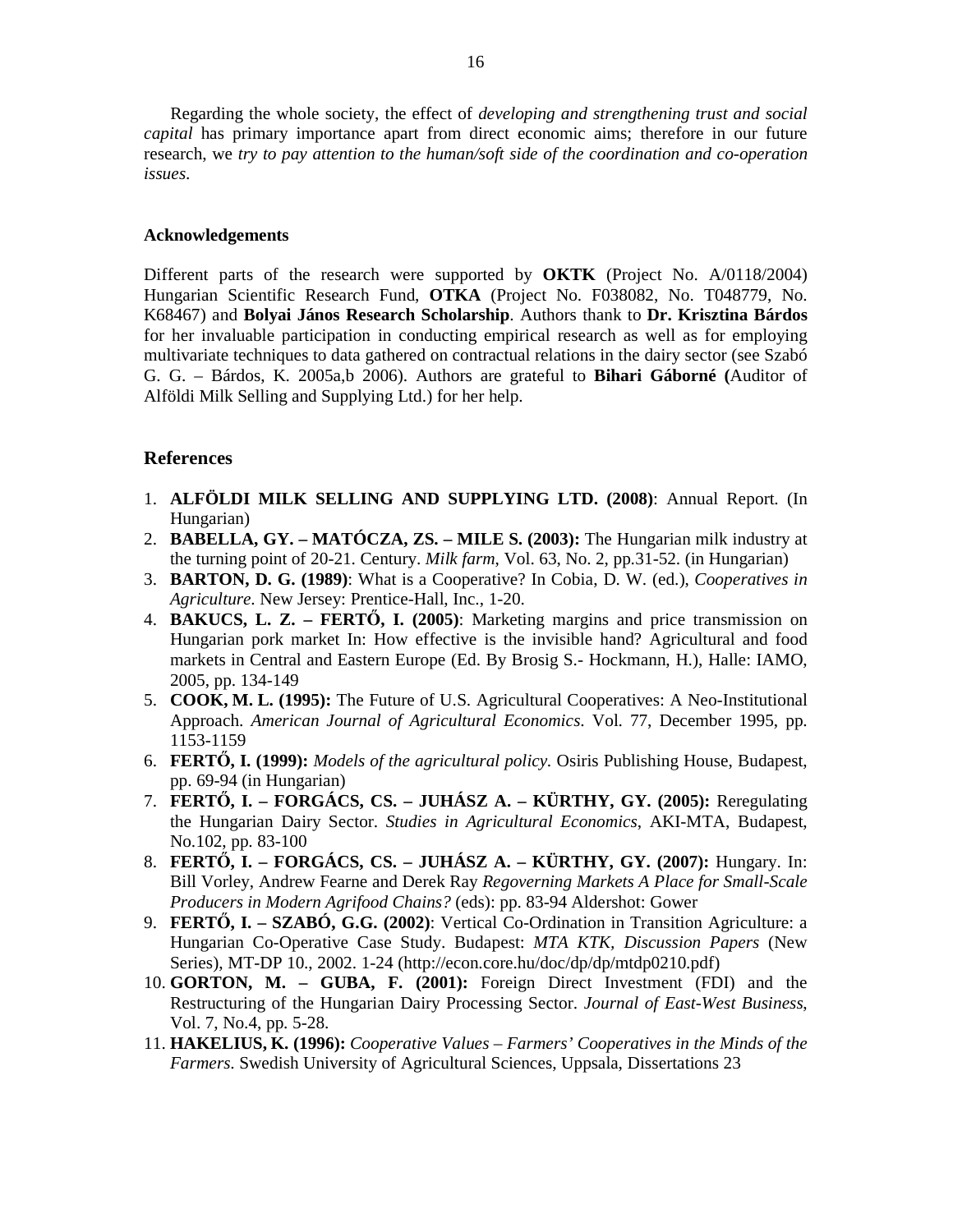- 12. **HARTE, N. L. (1997):** Creeping Privatisation of Irish Cooperatives: A Transaction Cost Explanation. In Nilsson, J., & van Dijk, G. (Eds.) (1997): *Strategies and Structures in the Agro-food Industries*, Assen: Van Gorcum, pp. 31-53.
- 13. **HOCKMANN, H. V**İ**NEKI, É. (2007):** Assessing Market Functioning: The Case of the Hungarian Milk Chain. *IAAE-EAAE (joint) 104th Seminar* Agricultural Economics and Transition: "What was expected, what we observed, the lessons learned.", Corvinus University, Budapest, September 6-8, 2007. CD-Rom, pp.1-15.
- 14. **IHRIG K. (1937):** Co-operatives in Economy. Own publishing of the author, Budapest. (in Hungarian).
- 15. **ILIOPOULUS, K. COOK, M. (1999):** The Internal Organization of the Firm: An Extension of a New Institutional Digest. *Journal of Cooperatives,* 14, pp. 77-85.
- 16. **JULIÁ-IGUÁL, J. F. MELIÁ, E. (2007):**-Social Economy and the Cooperative Movement in Europe: Input to a New Vision of Agriculture and Rural Development in the Europe of the 25. *CIRIEC Working Paper* No. 2007/06.
- 17. **KARANTININIS, K. NIELSEN, T.V. (2004):** The hold-up problem in "code of practice" by farmer cooperatives. Paper presented at the *Conference Vertical Markets and Cooperative Hierarchies: The Role of Cooperatives in the International Agri-Food Industry*. M.A.I.Ch., Chania, Greece 3-7 September 2004. (manuscript, 1-36)
- 18. **K**İ**NIG, G. MAJOR, A.** (2006): Changes in the Hungarian dairy industry after EU accession. *Studies in Agricultural Economics*, AKI-MTA, Budapest, No.105, pp. 101-112.
- 19. **KYRIAKOPOULOS, K. (2000):** *The Market Orientation of Cooperative Organisations*. Assen: Van Gorcum.
- 20. **LEHOTA, J. (2000):** Roles and functions of the market institutions The Hungarian Journal of Food, Nutrition and Marketing, Vol. 2. , pp. 3–11 (in Hungarian)
- 21. **MAHONEY, J.T. (1992):** The choice of organisational form: Vertical financial ownership versus other methods of vertical integration. *Strategic Management Journal*. Vol. 13, No. 8, 559–584
- 22. **MARKOVSZKY, GY. (2004):** Possibilities of analysing of integrations in chains. *Farming, vol.* XLVIII., nr. 3, pp. 25-32 (In Hungarian)
- 23. **MÉSZÁROS, S. POPOVICS, P. A. (2004):** Price Transmission and its analysis in the milk and dairy sector: a survey. *Studies of Agricultural Economics*, No. 101, pp. 5-21
- 24. **MEULENBERG, M.T.G. (2000)**: Voluntary marketing institutions in food marketing systems, in: van Tilburg, A., Moll, H.A.J., Kuyvenhoven, A. (Eds.), *Agricultural Markets beyond Liberalization*. Kluwer Academic Publishers, Dordrecht, pp. 213-233.
- 25. **MEYER, J. CRAMON-TAUBADEL, S. VON (2003):** Asymmetric price transmission: A survey. Paper presented at the 10th EAAE conference: "Exploring diversity in the European Agri-Food System". Zaragoza, Spain, 28. - 31. 08. 2002; www.jochenmeyer.de/pdf/meyer-cramon.pdf
- 26. **NAGY, O. (2005):** The dairy plant belongs to the producers. The fate of the Parmalat in Székesfehérvár is in the hands of farmers. *Hungarian Nation,* Budapest 2005. november 4. p. 13. (In Hungarian)
- 27. **NILSSON, J. (1997):** New Generation Farmer Co-ops. *Review of International Cooperation,* 90, pp. 32-38.
- 28. **NILSSON, J. (1998a):** "Agency Theoretical Problems in Cooperatives," *International Cooperatives Research Conference*: "Values and Adding Value in a Global Context", 13- 17 May, Cork, Ireland.
- 29. **NILSSON, J. (1998b):** The Emergence of New Organisational Models for Agricultural Co-operatives. *Swedish Journal of Agricultural Research*. Vol. 28, pp. 39-47.
- 30. **OLLILA, P. (1994):** Farmers' cooperatives as Market Coordinating Institutions. *Annals of Public and Cooperative Economics,* 65, pp. 81-102.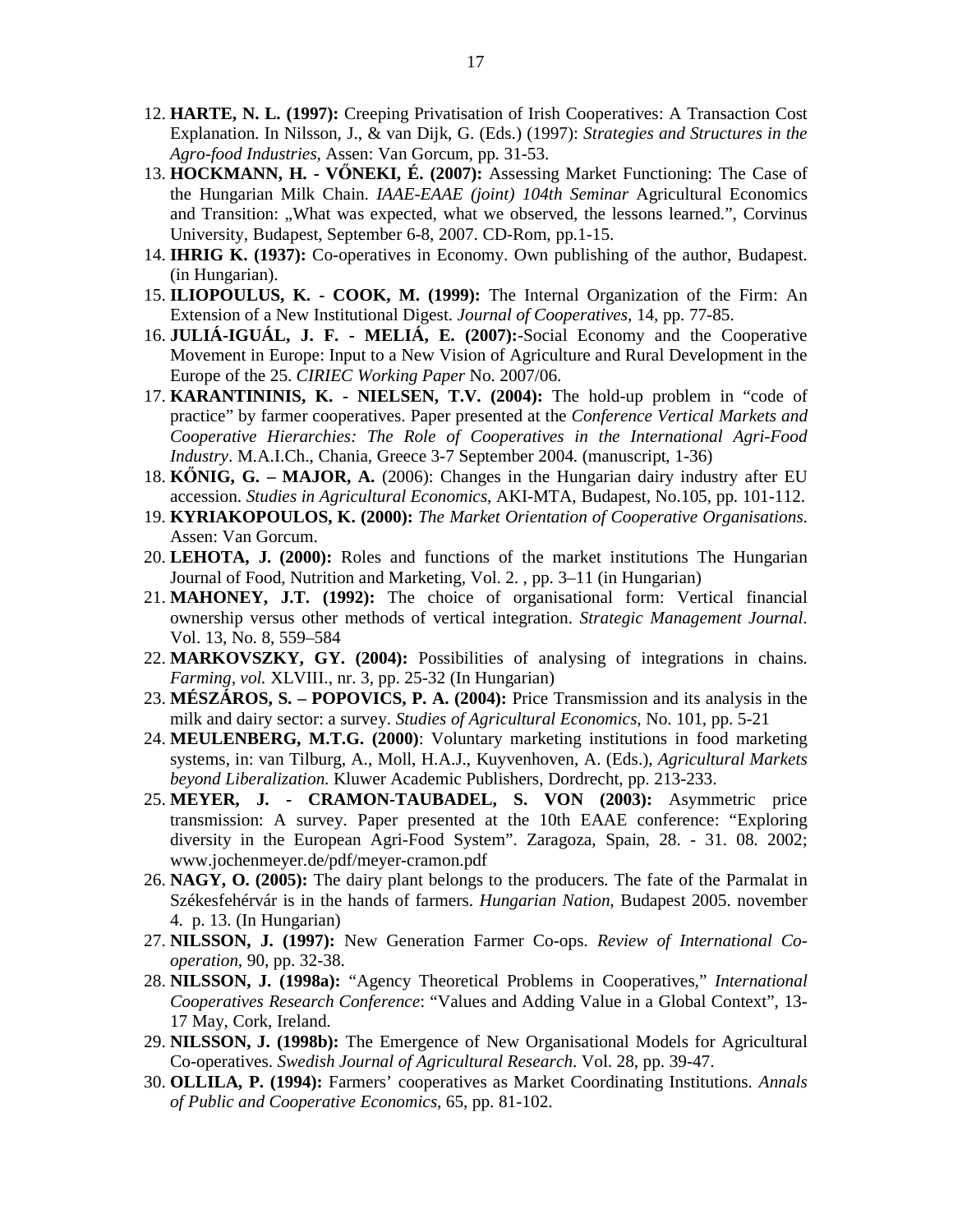- 31. **PETERSON, H.C. WYSOCKI, A. (1997):** The Vertical Coordination Continuum and the Determinants of Firm-Level Coordination Strategy. *Michigan State University, USA, Staff Paper*, No. 97-64, June 1997, pp. 1-18
- 32. **POPOVICS, P. A. TÓTH, J. (2005):** Analysis of price transmission and the asymmetric effect of prices in the Hungarian dairy sector. *IAMO Forum: "How effective is the invisible Hand?" , Halle (Saale)*, in CD, pp. 1-16 (ISBN 3-938584-02-5)
- 33. **POPOVICS, P. A. TÓTH, J. (2006):** Price transmission and asymmetric price development in the vertical structure. Economic Review, LIII. vol., april, pp. 349-364 (In Hungarian)
- 34. **POPOVICS, P. A. (2007a):** Analysis of economic issues relating to the dairy sector, with emphasis on price transmission. Ph.D. dissertation, DE ATC AVK Interdisciplinary Doctoral School 2007, 150 p. (In Hungarian)
- 35. **POPOVICS, P. A. (2007b):** *Producer Organisations to cure vulnerability of the Hungarian dairy farmers.* Collection of papers of International Scientific Conference: Agrarian Prospects XVI. Sustainable development of an agrarian sector – challenges and risks. Prague, 2007 Second part, pp. 743-753
- 36. **POPOVICS, P. A. (2008):** Analysis of economic issues relating to the dairy sector, with emphasis on price transmission. Applied Studies in Agribusiness and Commerce – *APSTRACT*. Agroinform Publishing House, Budapest. Vol.2. Numbers 1-2/2008.
- 37. **POPP J. POTORI N. (Eds.). (2009):** The situation of the main animal husbandary branches. Agricultural Studies, AKI 2009. Budapest, pp. 7-39 (manuscript)
- 38. **RØKHOLT, P.O. (1999):** Strengths and weaknesses of the co-operative form; A Matter of Perspective and Opinion. Paper presented at the *ICA International Research Conference*, Quebec, 28-29 August 1999 (manuscript)
- 39. **ROYER, J.S. (1999):** Co-operative Organisational Strategies: A Neo-Institutional Digest. *Journal of Cooperatives*. Vol. 14, pp. 44-67
- 40. **SPEAR, R. (1999):** The Co-operative Advantage. "*ICA European Research Conference on Continuity, Transition and Renewal: New Trends in European Cooperation*". Weimar, October, 1999, 1-12 (manuscript)
- 41. **STAATZ, J.M. (1984):** A Theoretical Perspective on the Behaviour of Farmers' Cooperatives. Michigan State University, *Ph.D. Dissertation*.
- 42. **STRYJAN, Y. (1989):** Impossible Organisations. Self-Management and Organisational Reproduction. Contributions in Sociology, Number 83. Westport, Connecticut: Greenwood Press**.**
- 43. **SYKUTA, M.E. COOK, M.L. (2001):** A New Institutional Economics Approach to Contracts and Cooperatives. *American Journal of Agricultural Economics*, 83, 1273-1279.
- 44. **SZABÓ, G. (2008):** Changes in the structure of agricultural production, farm structure and income in Hungary in the period of 2004-2006. In: Csáki Csaba és Forgács Csaba (szerk): Agricultural Economics and Transition:"What was expected, what we observed, the lessons learned. *Studies on the Agricultural and Food Sector in Central and Eastern Europe Vol. 44*. Leibniz Insitute für Agrarentwicklung in Mittel and Osteurope, Halle, 2008, pp. 73-81.
- 45. **SZABÓ, G. G. (2002):** Development of vertical integration by co-operatives in the agrifood economy. Economic Review*,* XLIX. évf., marc, pp. 235-250 (In Hungarian)
- 46. **SZABÓ, G.G. BÁRDOS, K. (2005a):** Vertical coordination by contracts in agribusiness: an empirical research in the Hungarian dairy sector. Budapest: MTA KTI, Discussion Papers New Series, 1- 38 (DP-2005/15) (http://www.econ.core.hu/doc/dp/dp/mtdp0515.pdf)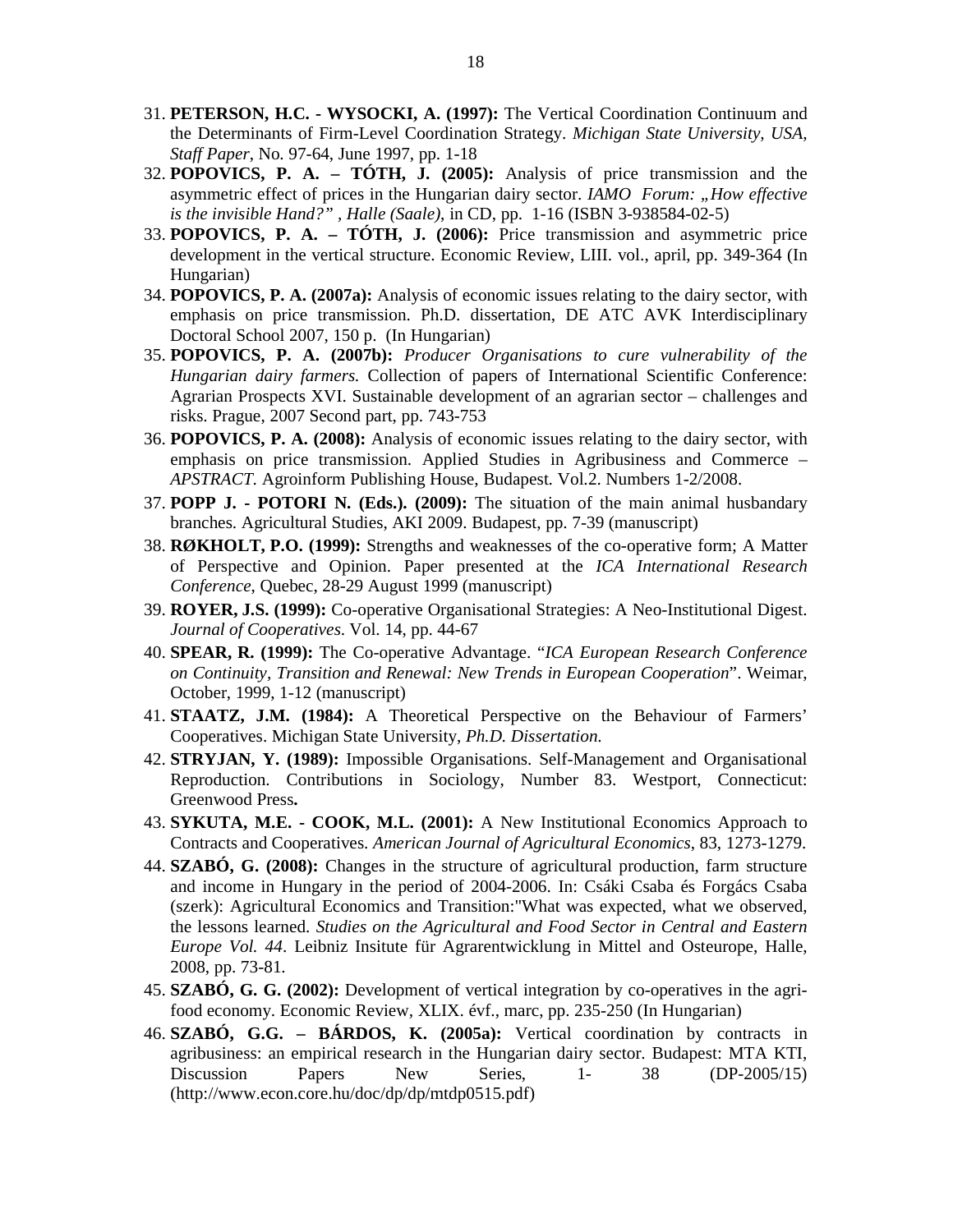- 47. **SZABÓ, G.G. BÁRDOS, K. (2005b):** Contractual relationships and countervailing power of milk producers in Hungary: need for producer-owned organisations. The Hungarian Journal of Food, Nutrition and Marketing Vol. 2, Nr.1-2, pp. 81-88. (in Hungarian)
- 48. **SZABÓ, G.G. BÁRDOS, K. (2006):** Contracts in agribusiness: A survey in the Hungarian dairy sector. In: Bijman, J - Omta, S.W.F.- Trinekens, J.H.- Wijnands – Wubben, E.F.M. (eds.): *International agri-food chains and networks. Managemant and organisation*. Wageningen Academic Publishers, the Netherlands, pp. 65-80
- 49. **SZABÓ, G.G. BÁRDOS, K. (2007):** Contractual relations in the agro business. (Empirical research of the milk supply chain). Economic Review, Vol. 54, No. 5 (May), pp. 459 – 480 (in Hungarian)
- 50. **SZABÓ, G.G. (2006):** "Co-operative identity"- a concept for economic analysis and evaluation of co-operative flexibility: The Dutch practice and the Hungarian reality in the dairy sector. *Journal of Co-operative Studies*, Vol. 39, No. 3, pp. 11-26
- 51. **SZABÓ, G. G. POPOVICS, P. (2008):** Theoretical and practical approaches towards coordination and integration mechanisms: the case of the Hungarian dairy sector. *Seminar on "Pathways to Rural Economic Development in Transition Countries:* The Role of Agricultural Cooperatives" ICA-ICARE, 05-06 September 2008, Yerevan, Armenia, pp.1- 17.
- 52. **SZABÓ, M. (1999):** Vertical coordination and integration in the milk sector in Hungary and the EU. Agricultural Studies*, Budapest, AKII, Nr. 9, pp.36-61*(In Hungarian)
- 53. **SZAKÁLY, Z. (2003):** Assortment, quality and marketing of the Hungarian dairy products on the eve of the EU Accession. *Milk Farm,* Vol. 63, No. 2, pp. 55-76 (in Hungarian)
- 54. **SZENTIRMAY, A. GERGELY, I. (2005):** Vertical integration in the agri-food economy. *Farming.* Budapest, Vol. XLIX, nr. 2, pp. 63-71 (In Hungarian)
- 55. **TÓTH, J. (2003):** Asymmetric price effects in the Austrian meat industry with Hungarian lessons. Economic Review, Vol. L, No. 4 (April), pp. 370-380 (in Hungarian)
- 56. **VAN BEKKUM, O. F. - VAN DIJK, G. (eds.) (1997):** *Agricultural Cooperatives in the European Union*. Van Gorcum, Assen.
- 57. **VAN BEKKUM, O. F. (2001):** *Cooperative Models and Farm Policy Reform*. Assen: Van Gorcum.
- 58. **VAN DIJK, G. (1997):** *Implementing the Sixth Reason for Co-operation: New Generation Co-operatives in Agribusiness.* In Nilsson, J.- van Dijk, G. (Eds.): Strategies and Structures in the Agro-food Industries , Assen: Van Gorcum, pp. 94-109
- 59. **VARGA, T. TUNYOGINÉ, N. V. KEMÉNY, G.** (2007): Characteristics of the price bargain in the main Hungarian sectors. Farming, Vol. 51, No. 6, pp. 16-28 (In Hungarian)
- 60. **VÁGÓ, SZ. (2008):** Factors acting on prices in the Hungarian milk sector. *PhD. Dissertation.* Szent István University, Gödöllı, Farming and Organisation Doctoral School, 2008.
- 61. **VITALIANO, P. (1983):** "Cooperative Enterprise: Alternative Conceptual Basis for Analyzing a Complex Institution," *American Journal of Agricultural Economics*, 65, pp. 1078-1083
- 62. **ZWANENBERG, A. DIJSSELBLOEM, J. PEERBOOMS, J. DE JONG, G. (1992):** Financing Methods in Irish Dairy Co-operatives from a Dutch Point of View. NCR-FNZ.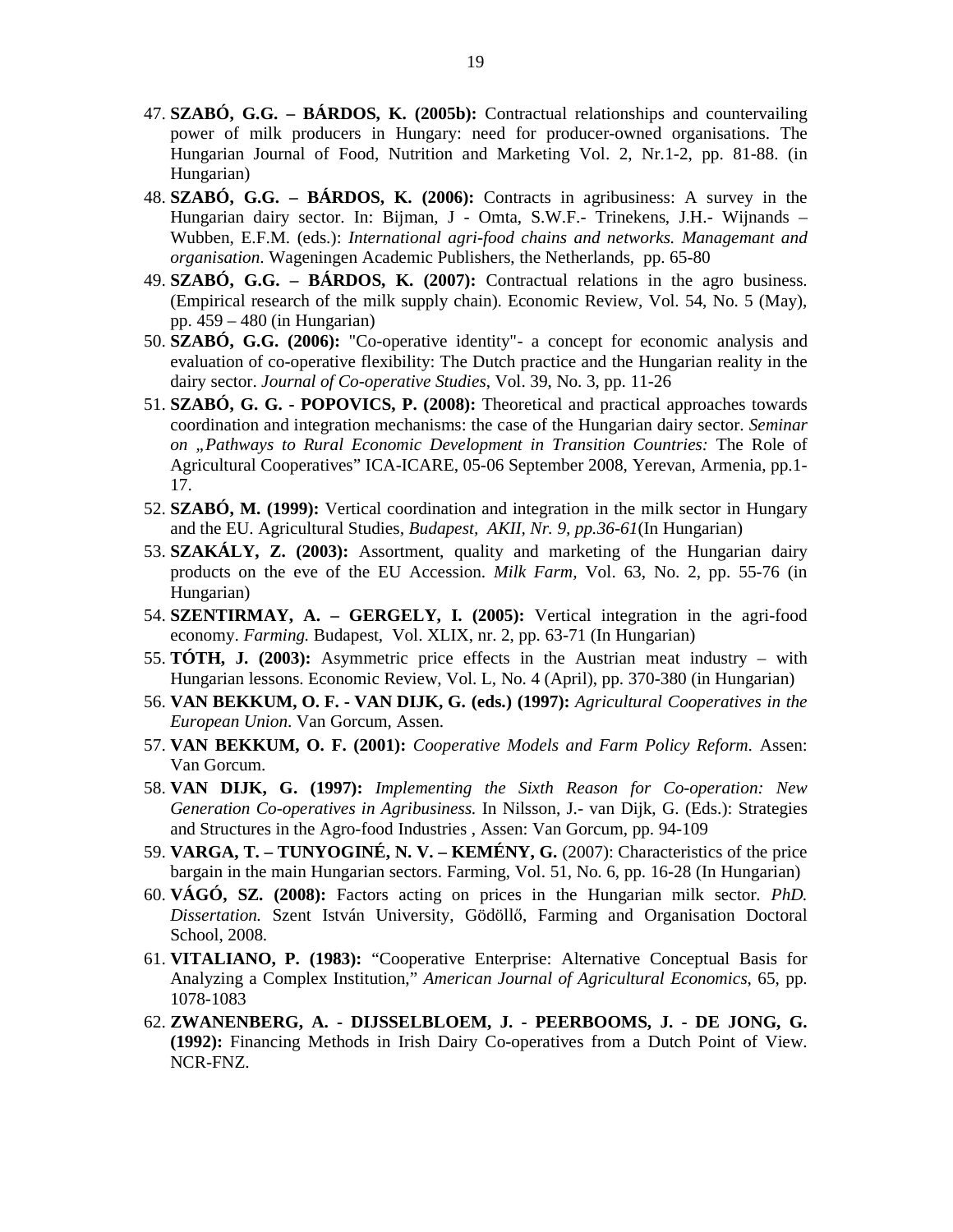# **Interview**

1. **Bihari Gáborné** Auditor of ALFÖLDI MILK Selling and Supplying LTD.**,** July 30, 2008